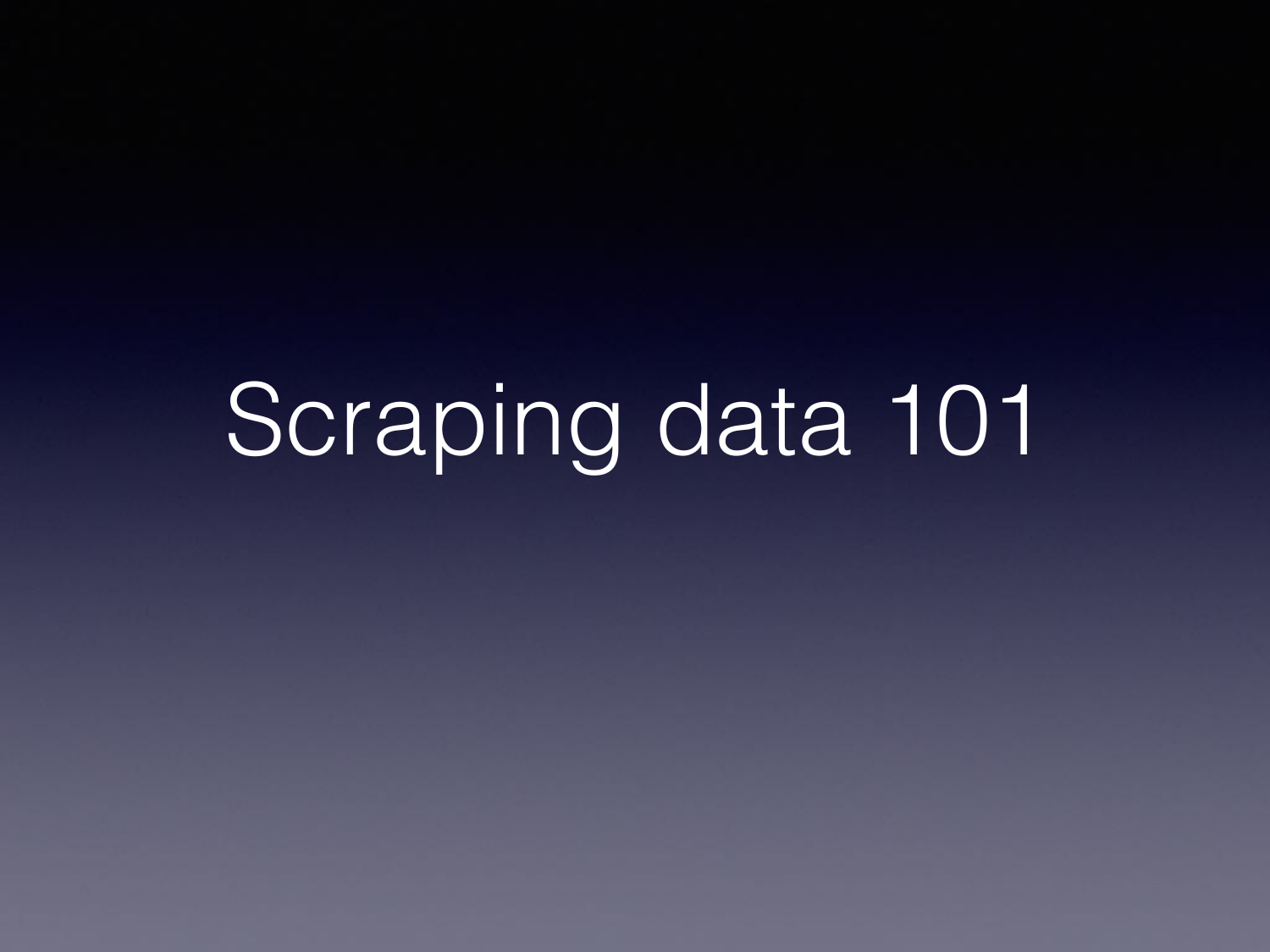Simple scrapers in Google Spreadsheets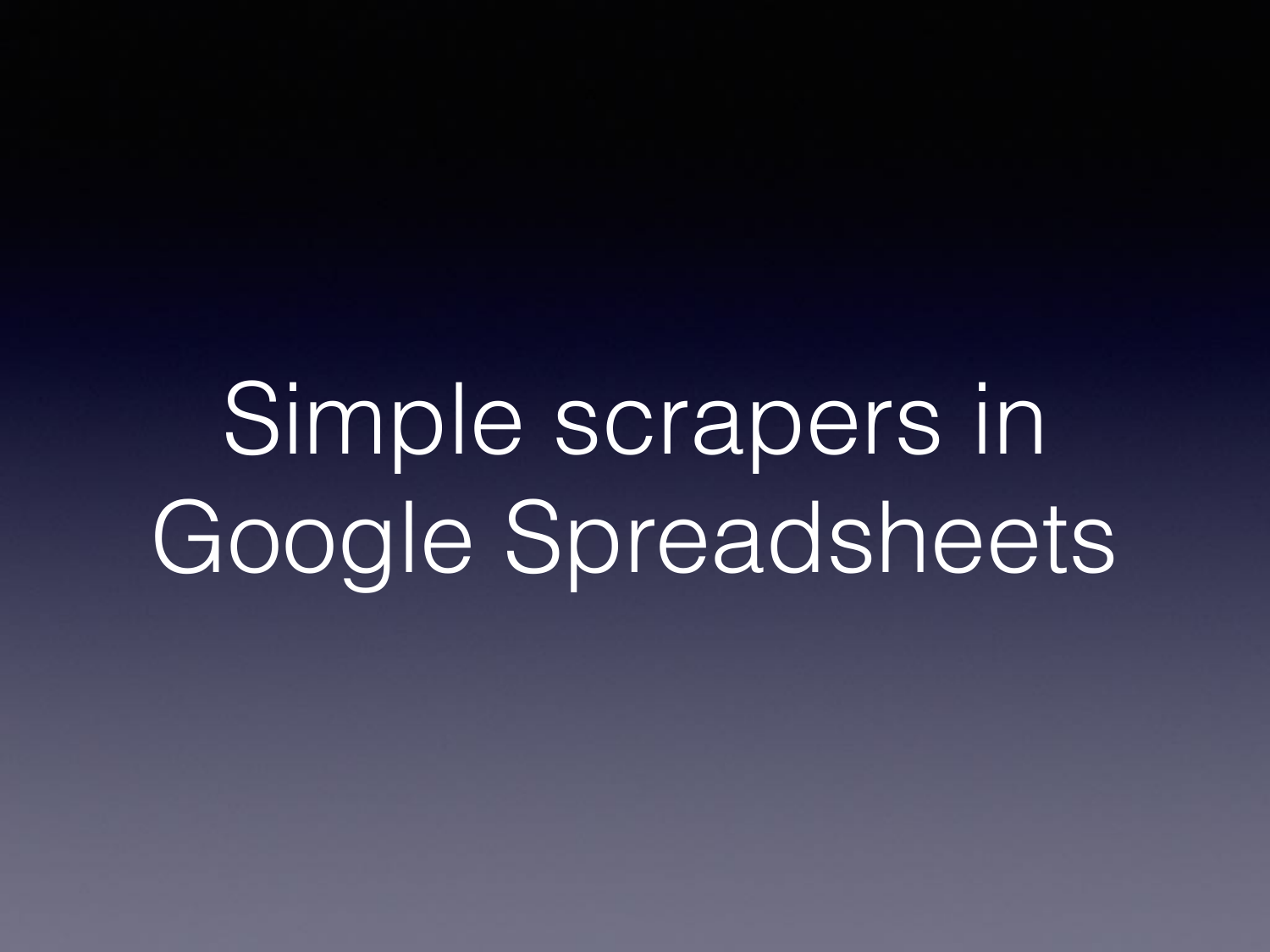In Google Drive, select Create>Spreadsheet, and type in any cell:

=ImportHTML("ENTER THE URL HERE", "table", 1)

This formula will go to the URL you specify, look for a table, and pull the first one into your spreadsheet.

Source: Paul Bradshaw's Scraping for Journalists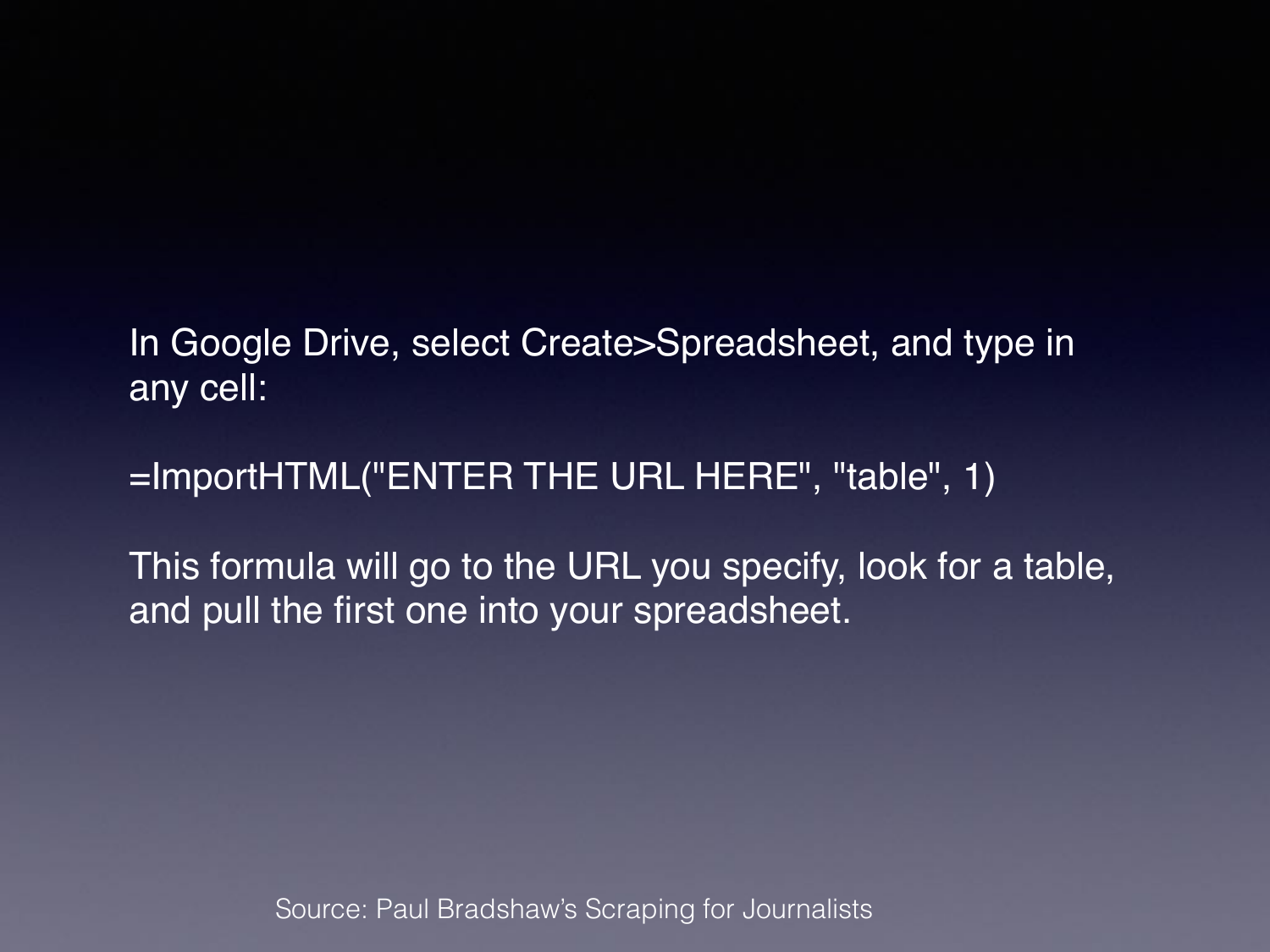Replace "ENTER THE URL HERE" with "https://en.wikipedia.org/wiki/ David\_Bowie\_discography".

Try it and see what happens. It should look like this:

=ImportHTML("https://en.wikipedia.org/wiki/ David\_Bowie\_discography", "table", 1)

After a moment, the spreadsheet should start to pull in data from the first table on that webpage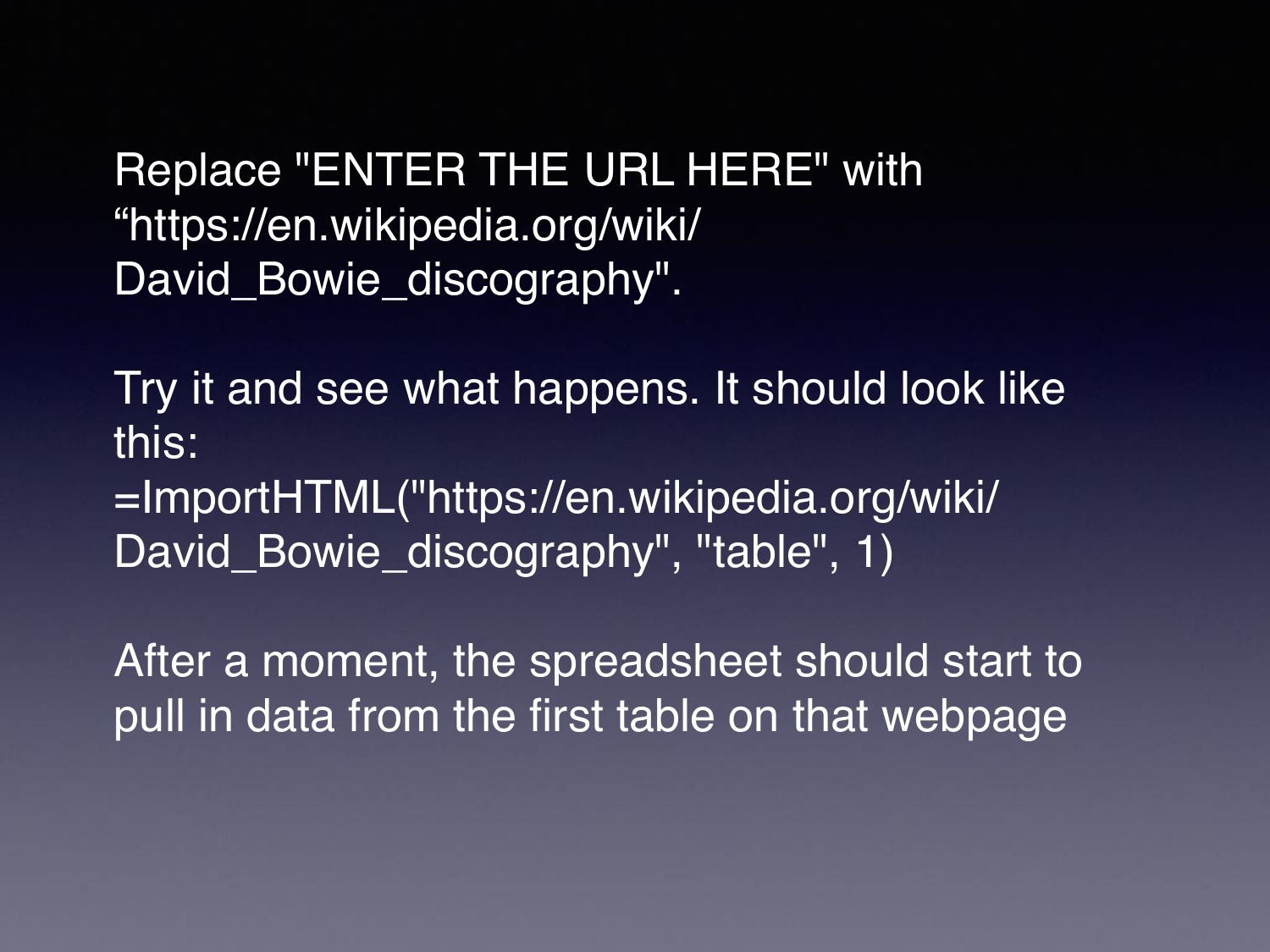Breaking it down:

=ImportHTML("https://en.wikipedia.org/wiki/David\_Bowie\_discography", "table", 1)

The scraping formula above has two core ingredients: a function, and parameters:

• importHTML is the function.

Functions do things.

This one "Imports data from a table or list within an HTML page"

All the items within the parentheses (brackets) are the parameters. ("https://en.wikipedia.org/wiki/David\_Bowie\_discography", "table", 1) Parameters are the ingredients that the function needs in order to work. In this case, there are three: a URL, the word "table", and a number 1.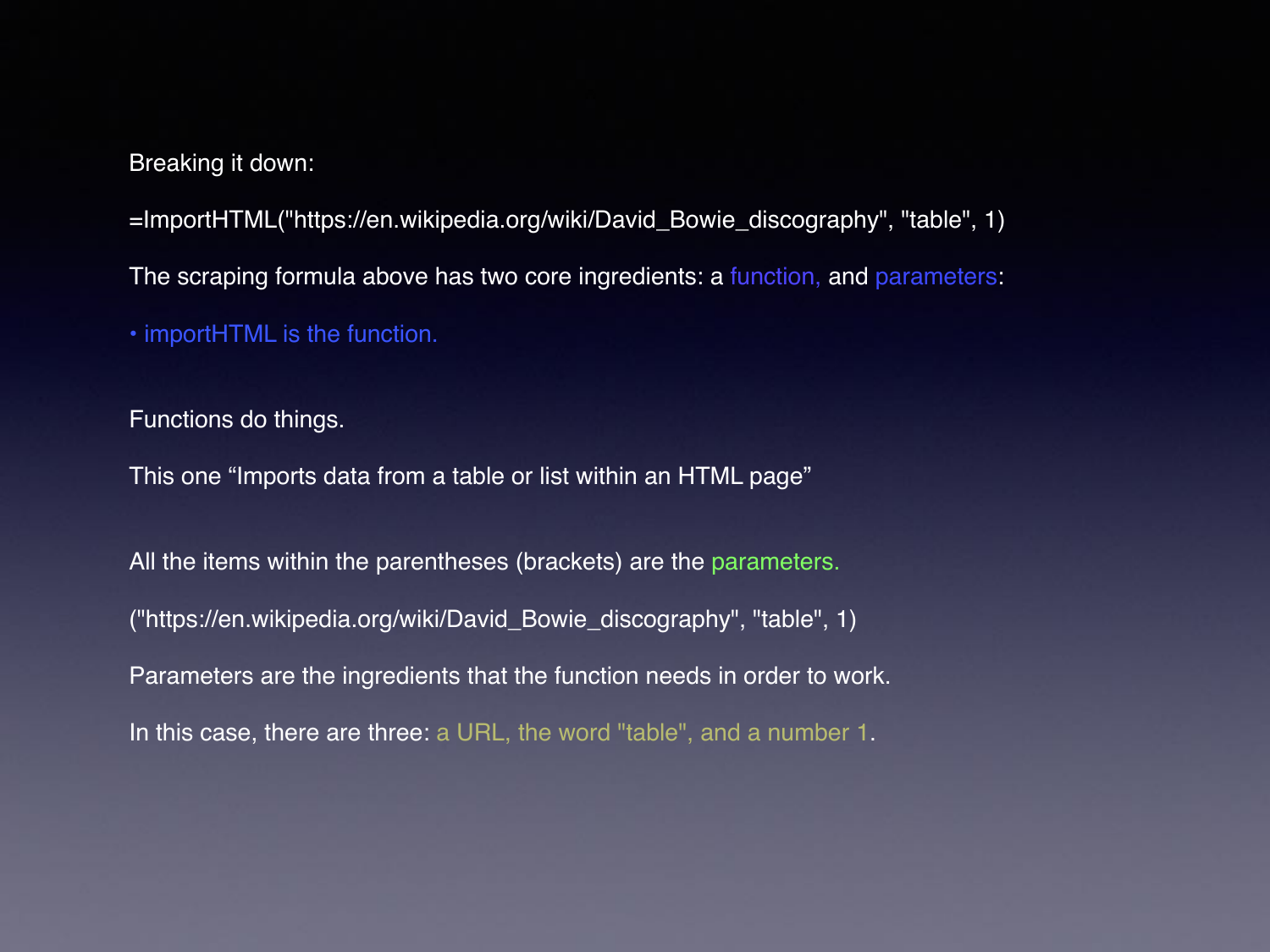You can use different functions in scraping to tackle different problems, or achieve different results.

Google Drive, for example, also has functions called importXML, importFeed and importData

You can also write scrapers with programming languages like Python, Ruby, R or PHP

You can create your own functions that extract particular pieces of data from a page or PDF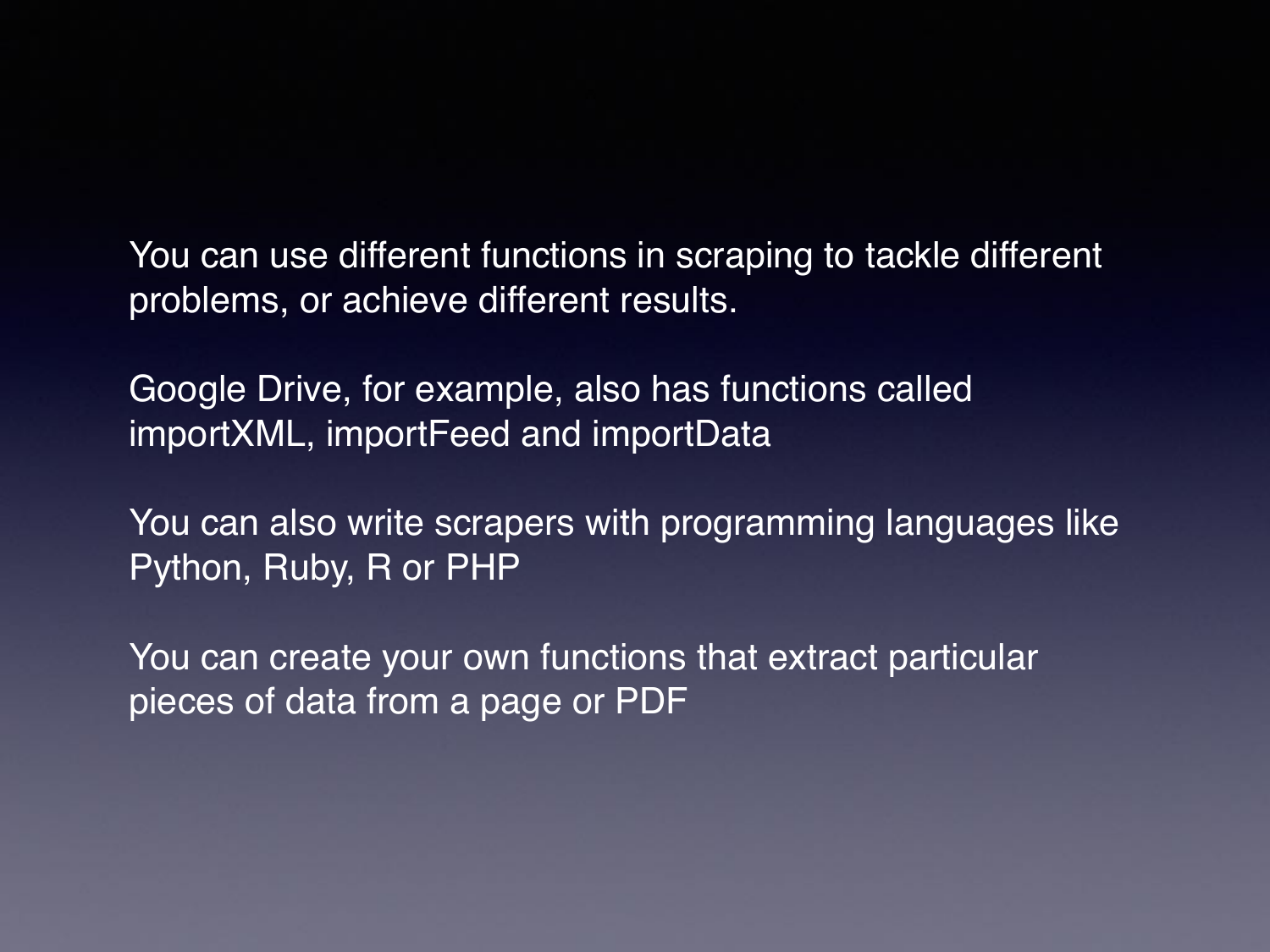Back to the formula: =ImportHTML("https://en.wikipedia.org/wiki/David\_Bowie\_discography", "table", 1)

In addition to the function and parameters, other things you should notice:

 $\cdot$  First, the  $=$  sign at the start. This tells Google Drive that this is a formula, rather than a simple number or text entry

• Second, notice that two of the three parameters use straight quotation marks: the URL, and "table".

This is because they are strings: strings are basically words, phrases or any other collection (i.e. string) of characters. The computer treats these differently from other types of information, such as numbers, dates, or cell references

• The third parameter does not use quotation marks, because it is a number. In this case it's a number with a particular meaning: an index, which represents the position of the table we're looking for (first, second, third, etc)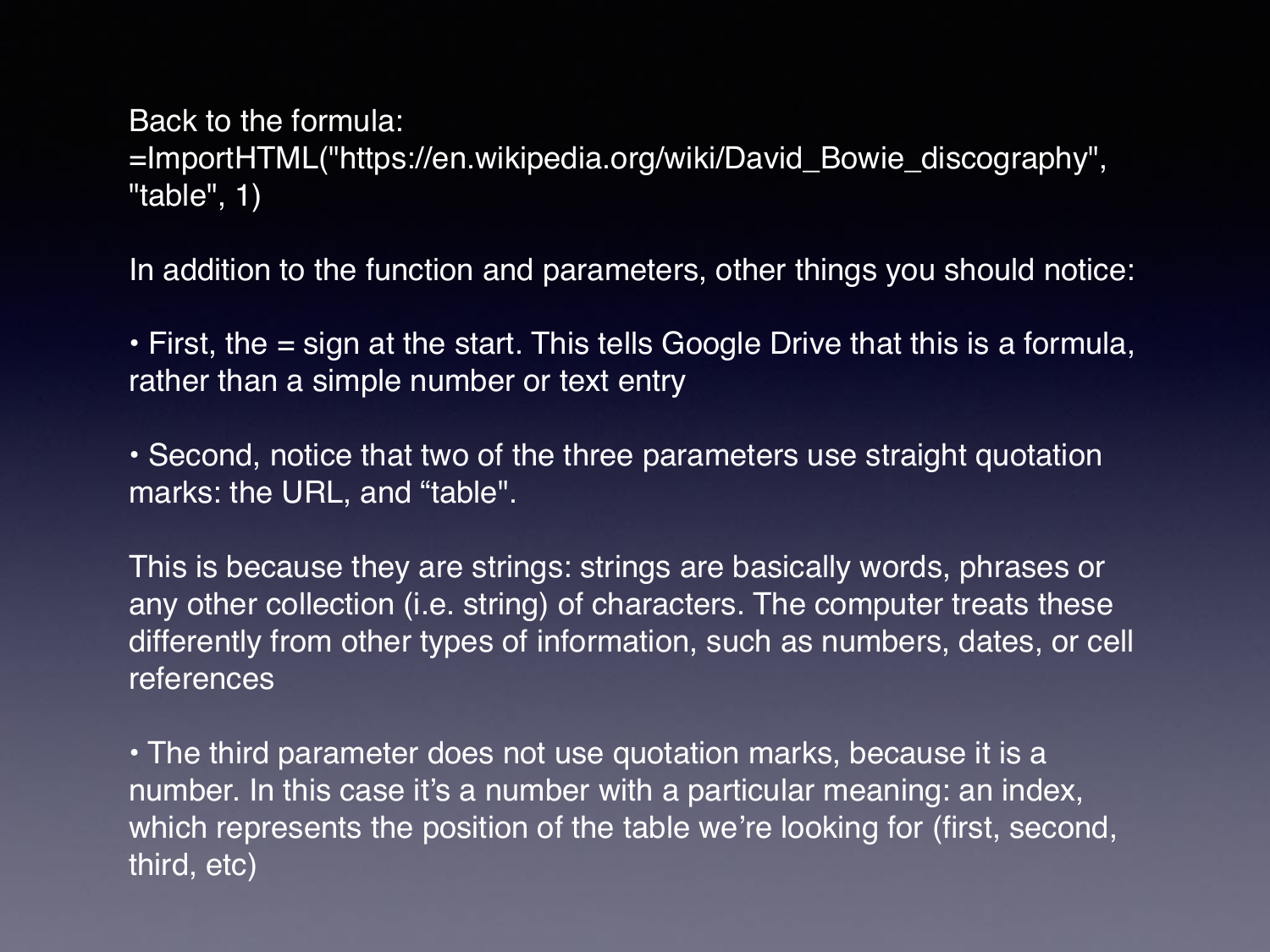Knowing these things helps you avoid mistakes

For example, if you omit a quotation mark or use curly quotation marks—these sometimes occur when you cut and paste text into formulas—and in adapting a scraper.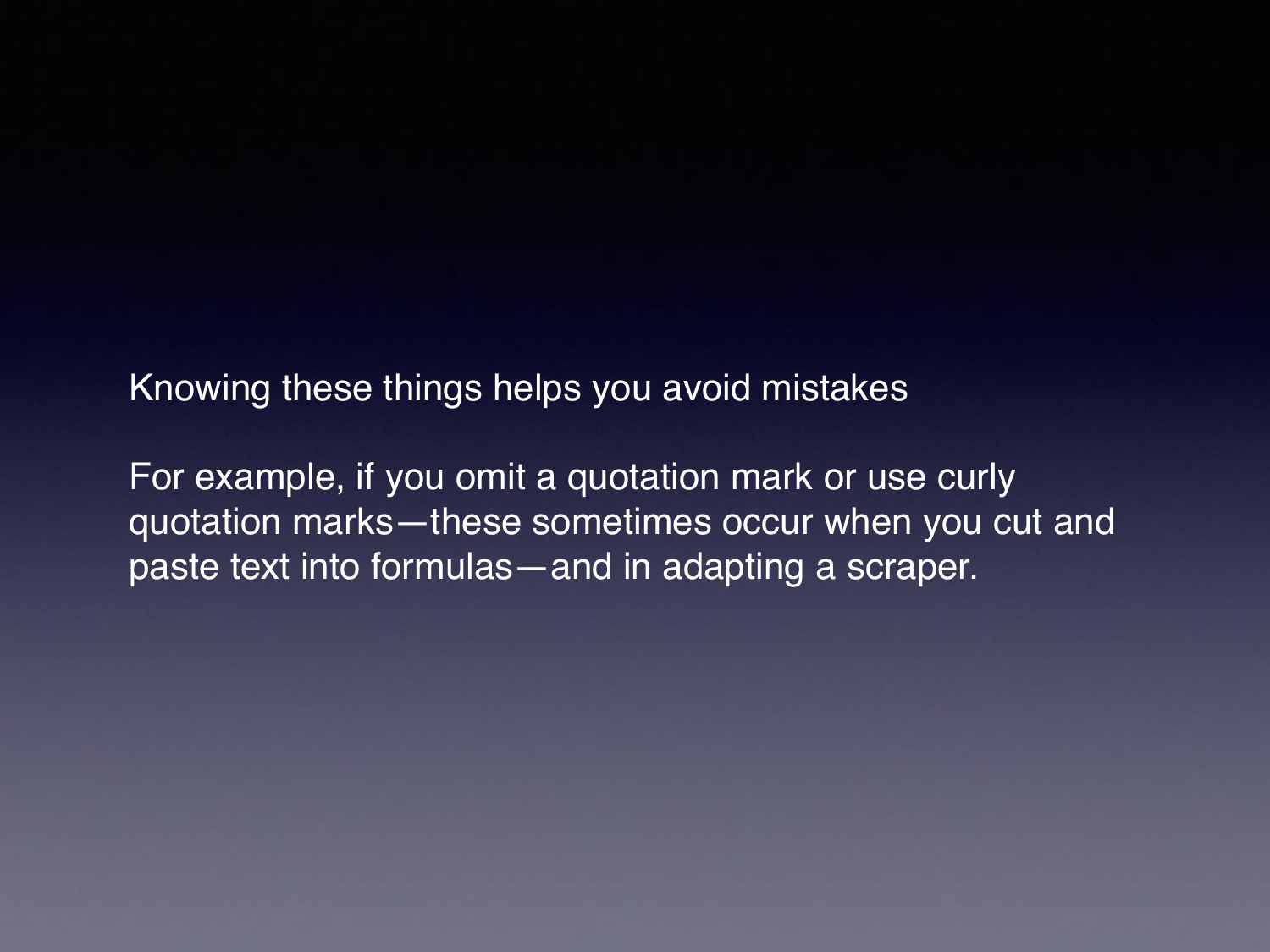Knowing these things helps you avoid mistakes when you create your formulas.

Replace the number 1 in your formula with a number 2. This should now scrape the second table (in Google Drive an index starts from 1): =ImportHTML("https://en.wikipedia.org/wiki/ David\_Bowie\_discography", "table", 2)

You should now see the second table from that URL (if there is no second table on the web page, you will get an #N/A error).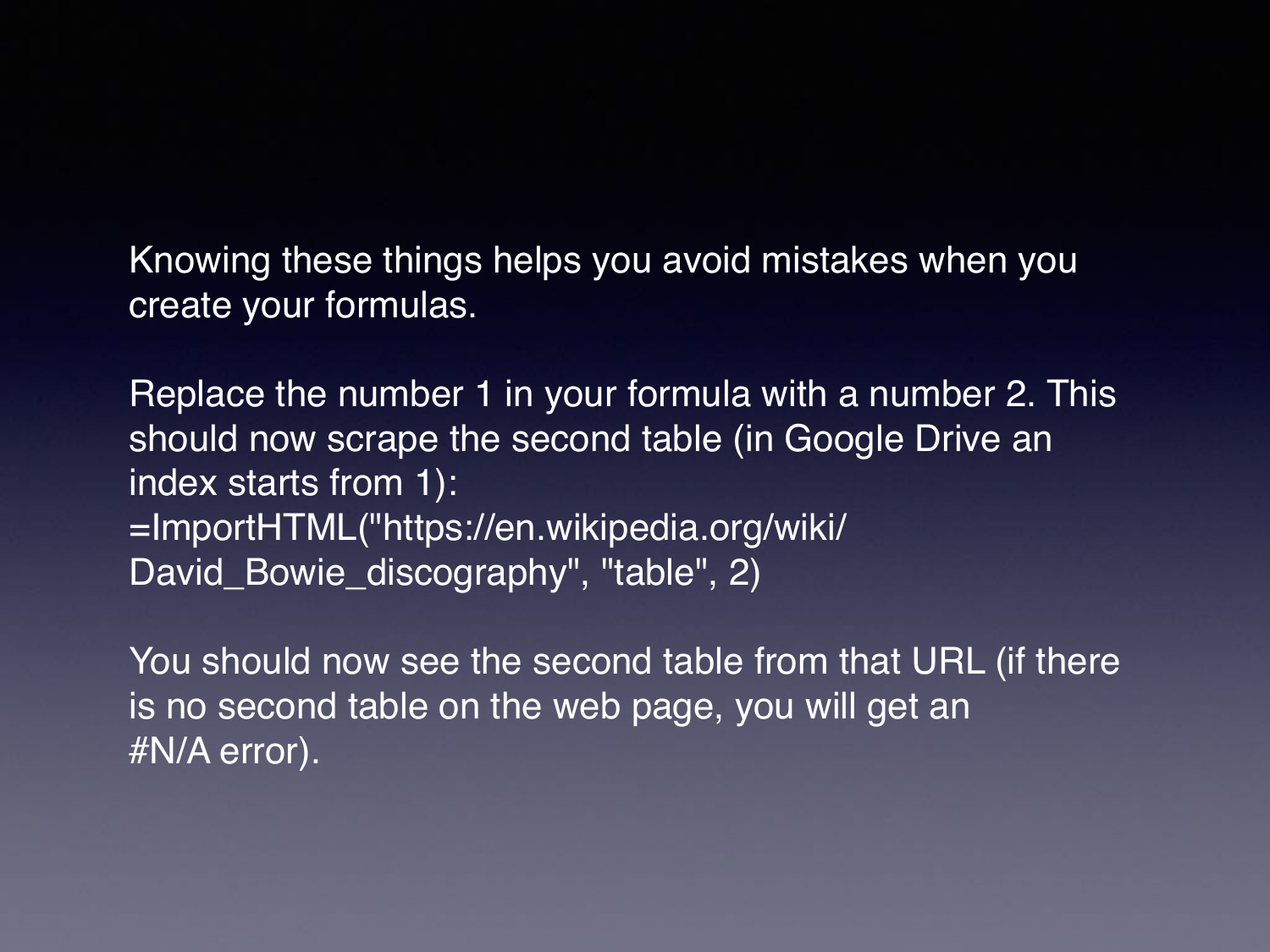You can also use "list" instead of "table" if you want to grab a list from the webpage.

First, make sure the webpage has a list.

=ImportHTML("https://en.wikipedia.org/wiki/ David\_Bowie\_discography", "list", 1)

You can also try replacing either string with a cell reference. For example: =ImportHTML(A2, "list", 1)

In this case it will look in cell A2 for the URL instead. So in cell A2 type or paste: [https://en.wikipedia.org/wiki/David\\_Bowie\\_discography](https://en.wikipedia.org/wiki/David_Bowie_discography)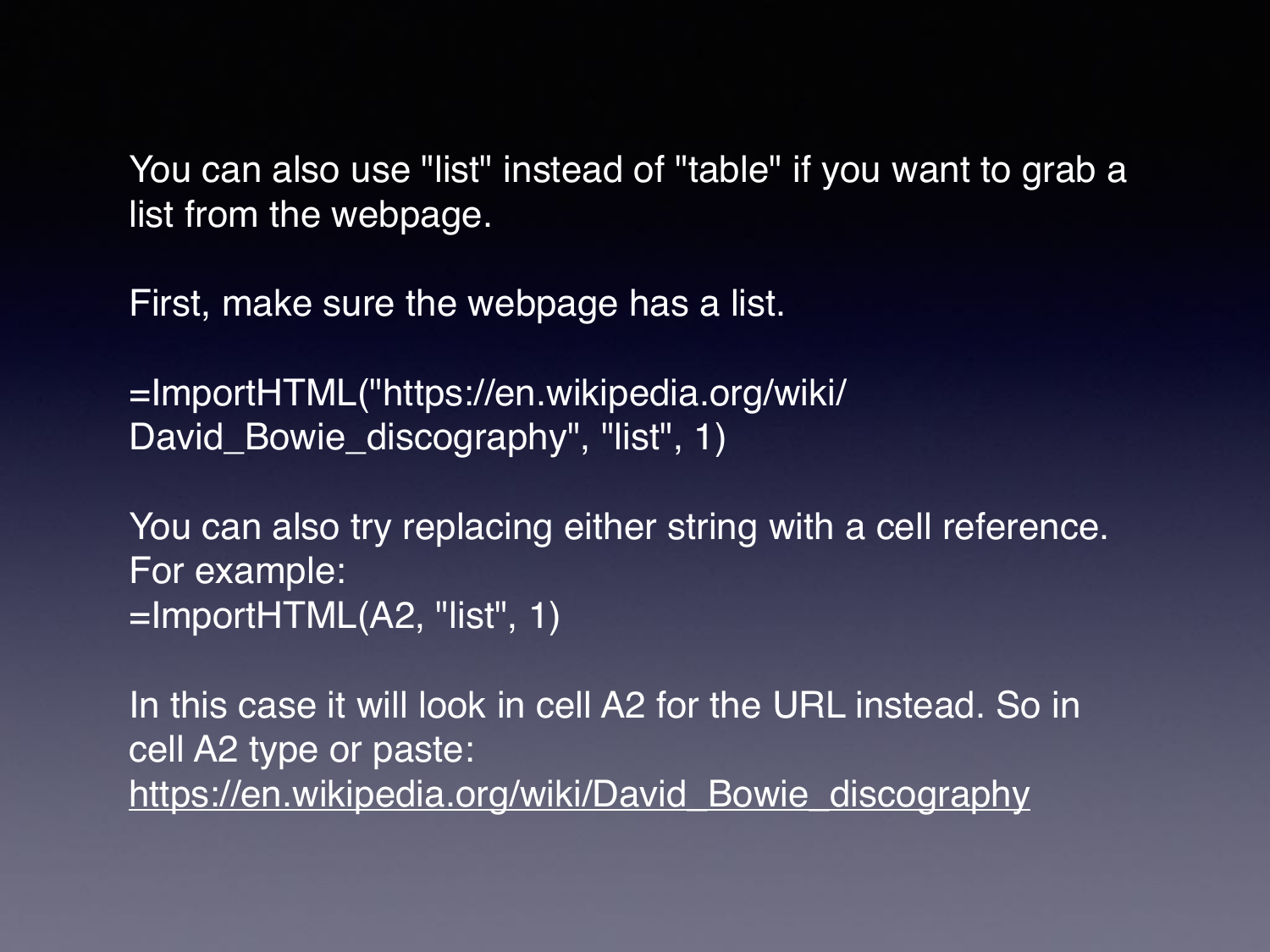Notice that you don't need quotation marks around the URL if it's in another cell.

Using cell references like this makes it easier to change your formula: instead of having to edit the whole formula you only have to change the value of the cell that it's drawing from.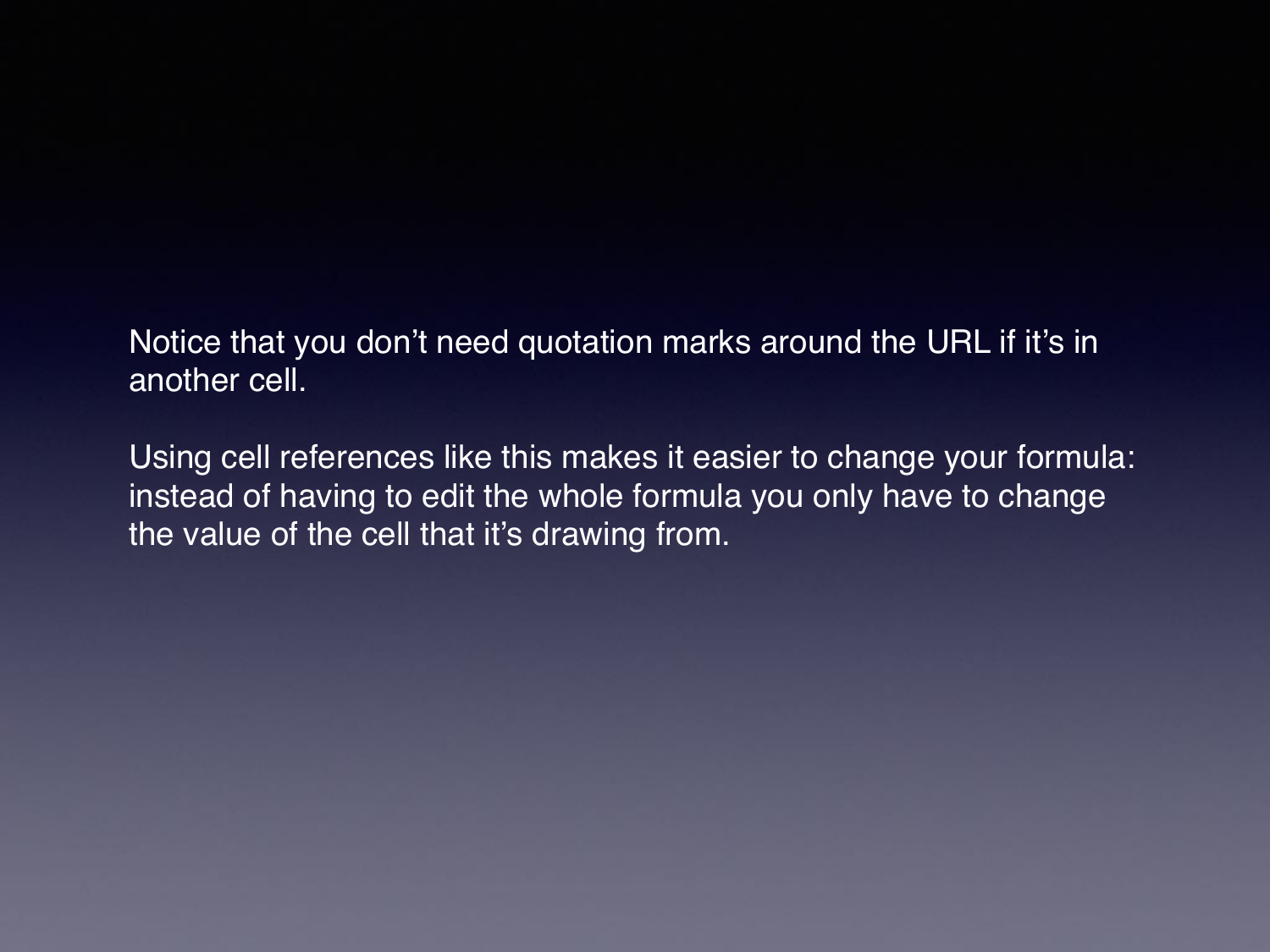When we say "table" or "list" we are specifically asking the scraper to look for an HTML tag in the code of the webpage.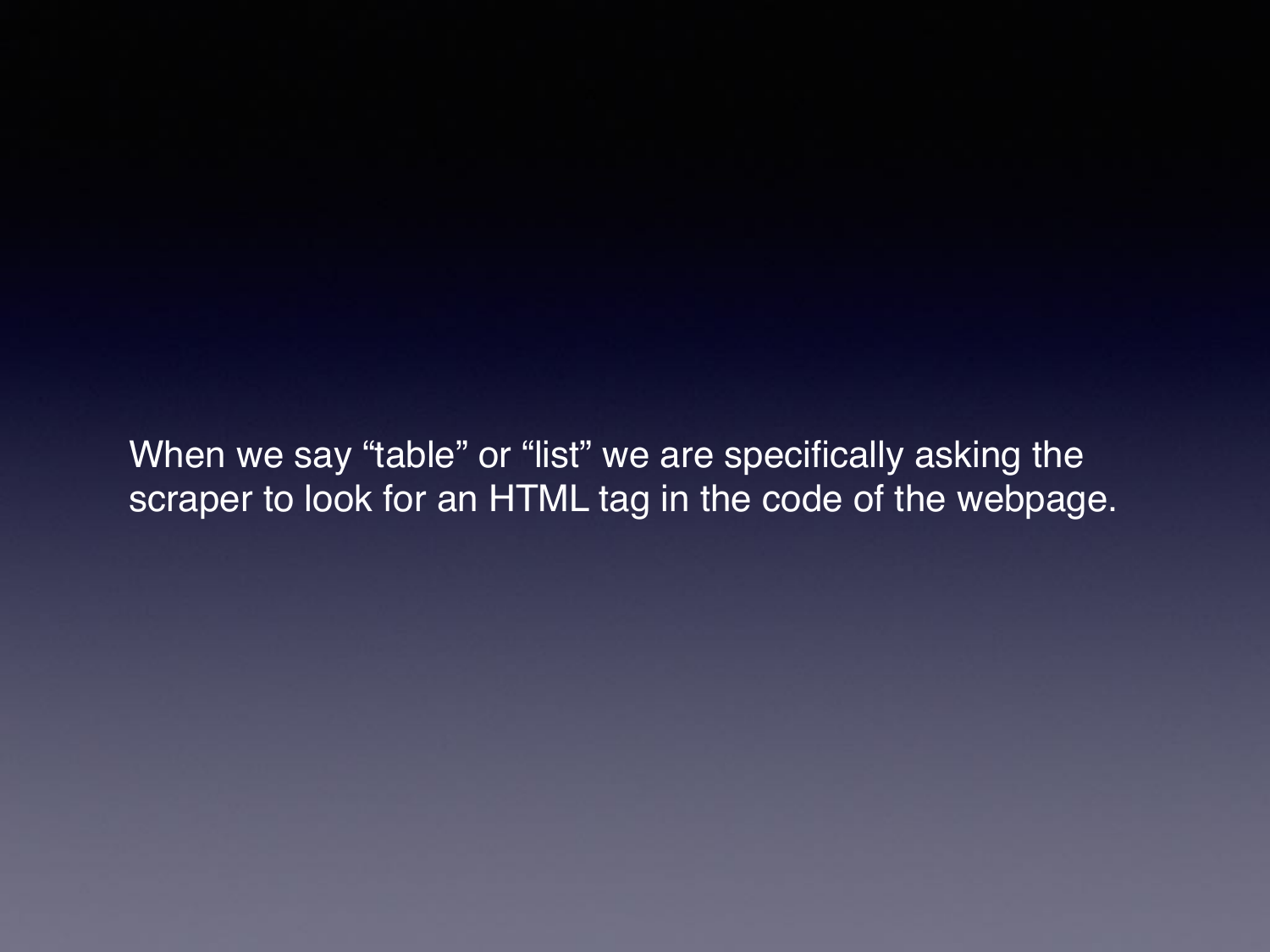To look at the raw HTML of your webpage, right click on the webpage and select View Page Source, or use the shortcuts CTRL+U (Windows) and CMD+U (Mac) in Firefox.

You can also view it by selecting Tools > Web Developer > Page Source in Firefox or View > Developer > View Source in Chrome.

For viewing source HTML, Firefox and Chrome are generally better set up than other browsers.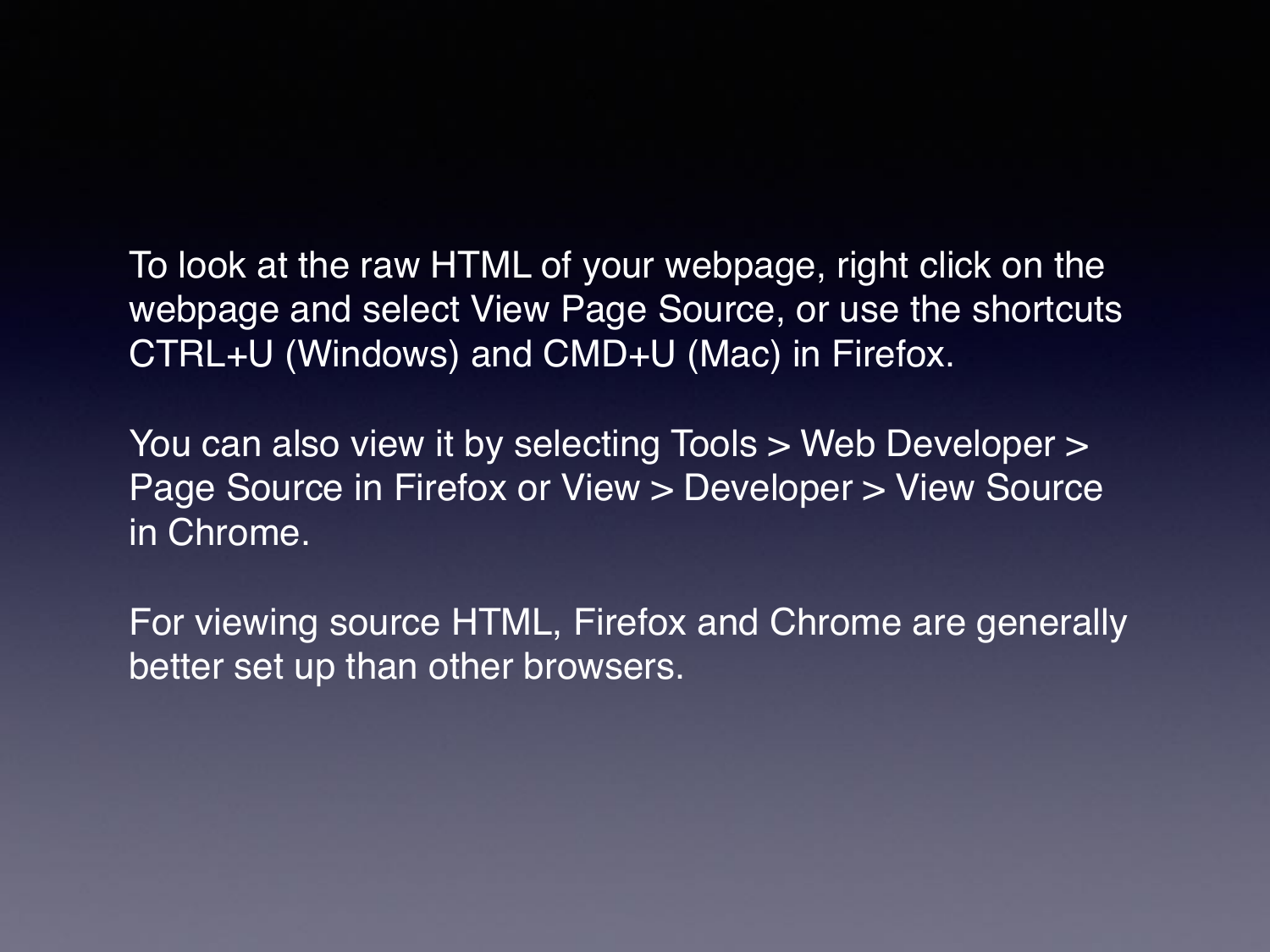You'll now see the HTML source code.

Use Edit>Find on your browser (or CTRL+F) to search for <table (don't search for <table> with the > character because sometimes table tags have extra information before that, like <table width="100">).

When =importHTML looks for a table, this tag is what it looks for.

It will grab everything between <table ...> and </table> (which marks the end of the table)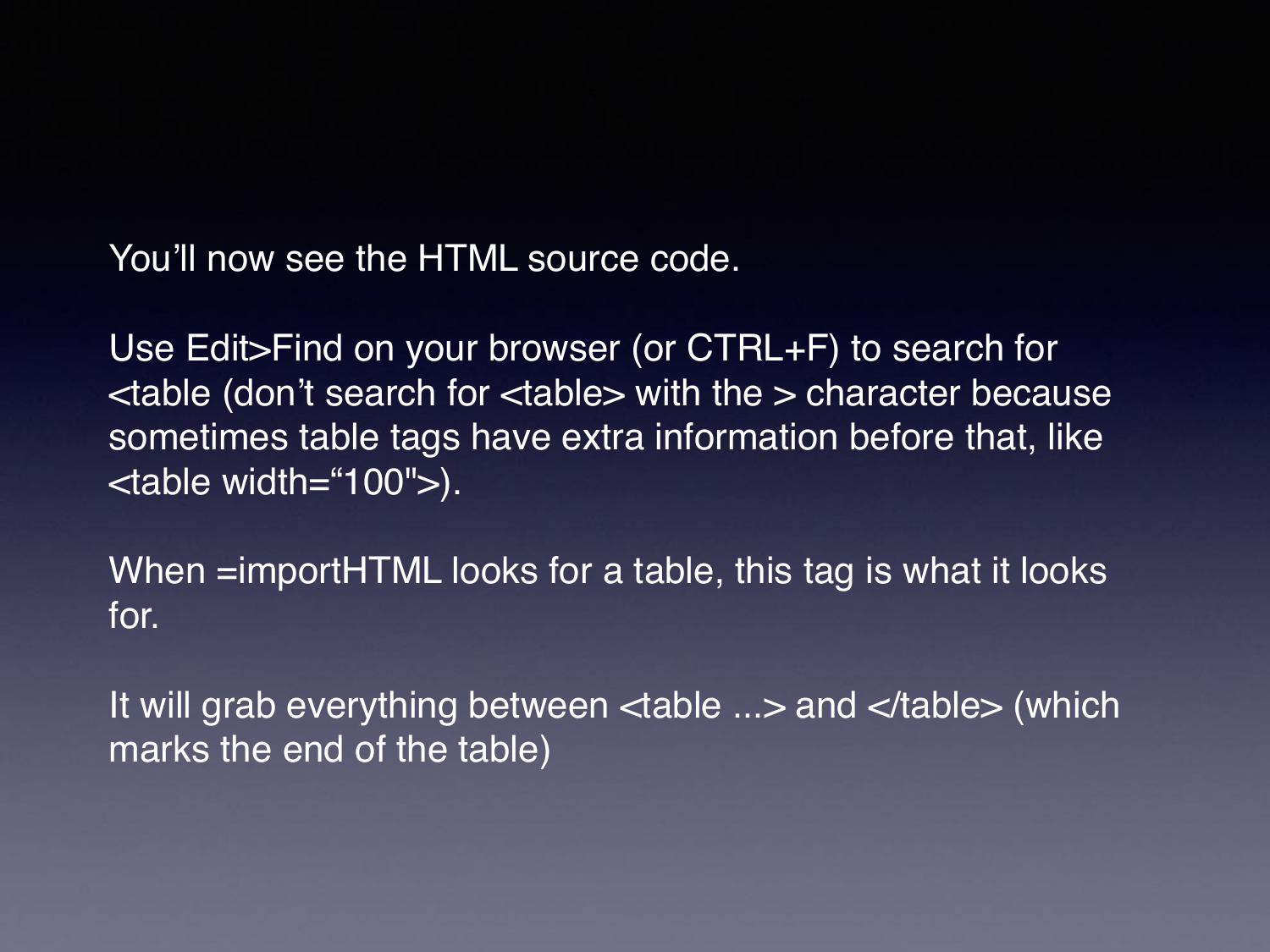When "list" is specified, =importHTML will look for the tags  $<sub>ul</sub>$ </sub>

(for unordered list - normally displayed as bullet lists)

or <ol> (ordered list - normally displayed as numbered lists).

The end of each list is indicated by either  $\langle u \rangle$  or  $\langle v \rangle$ .

Both tables and lists will include other tags, such as <li> (list item), <tr> (table row) and <td> (table data, i.e. a table cell) which add further structure.

That's what Google Drive uses to decide how to organize that data across rows and columns, but you don't need to worry about them.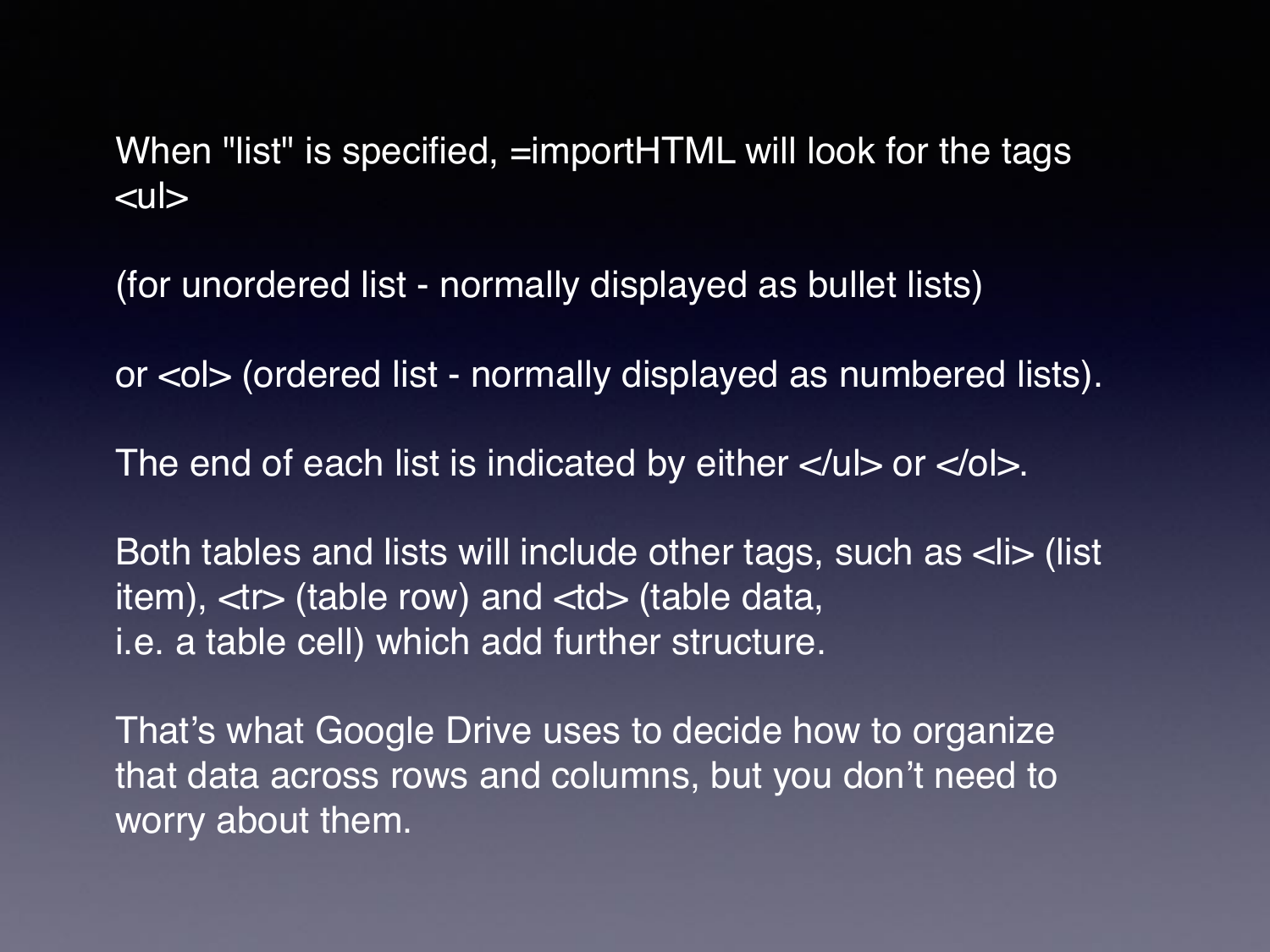#### Choosing the right index number: the role of trial and error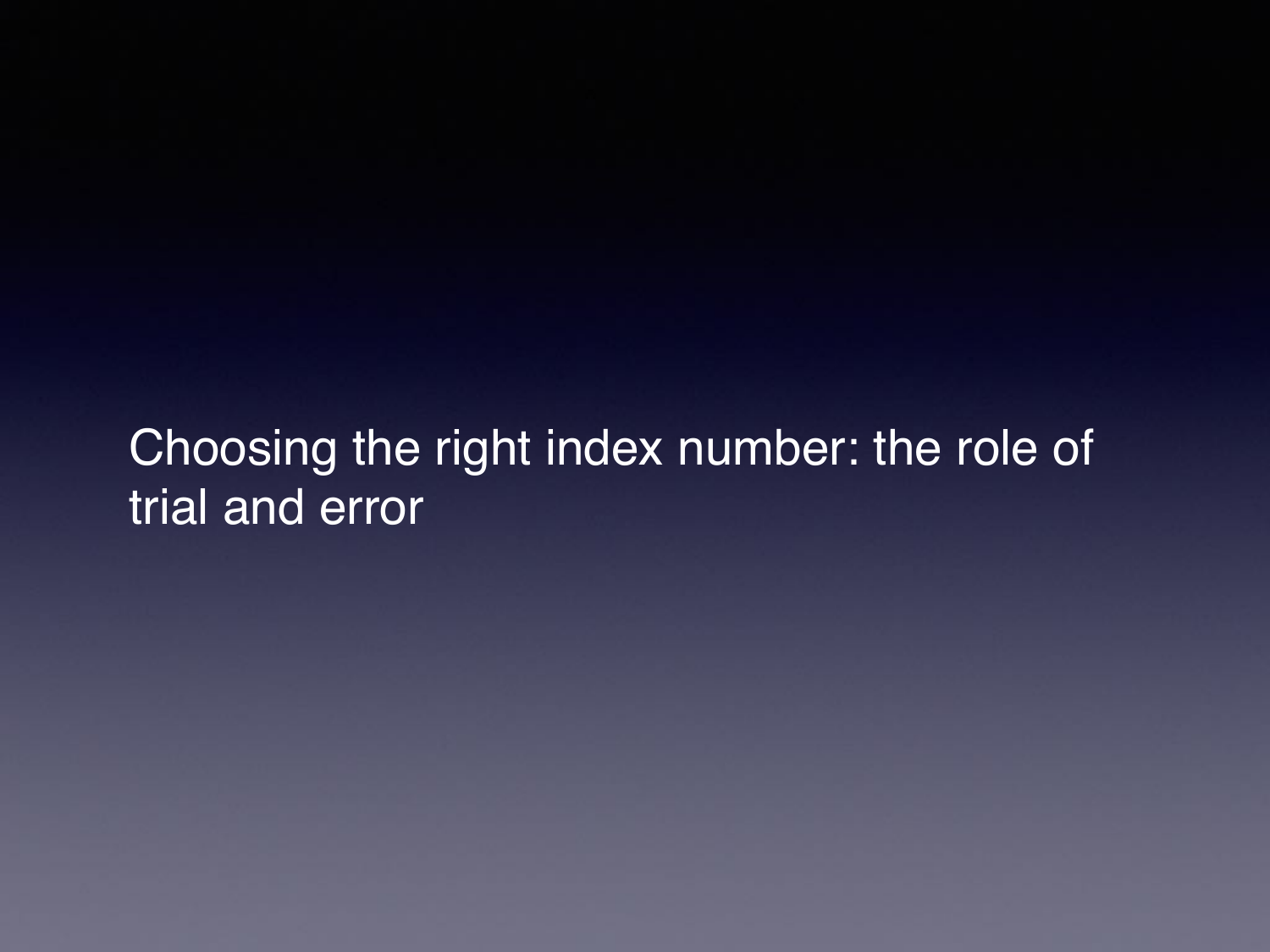How do you know what index number to use?

There are two ways:

1. You can look at the raw HTML and count how many tables there are and choose the one you need.

2. You can use trial and error, beginning with 1, and going up until it grabs the table you want. That's normally quicker.

Trial and error is a common way of learning in scraping. It's pretty common not to get things right the first time.

Don't expect to know everything there is to know about programming: half the fun is solving the inevitable problems that arise, and half the skill is in the techniques you use to solve them.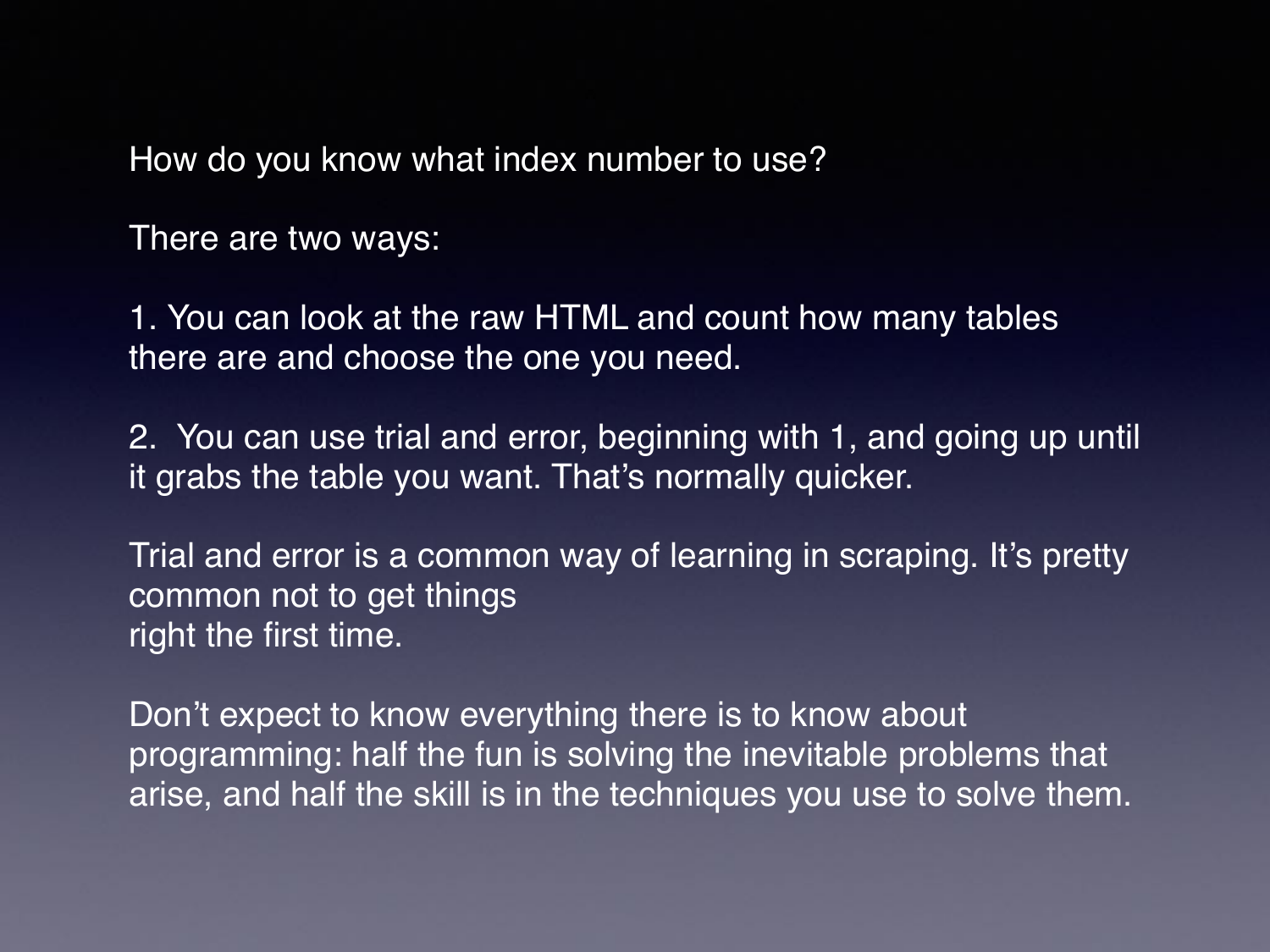When you come across a function (pretty much any word that comes after the = sign) it's always a good idea to Google it.

Google Drive has extensive help pages - documentation that explain what the function does, as well as discussion around particular questions.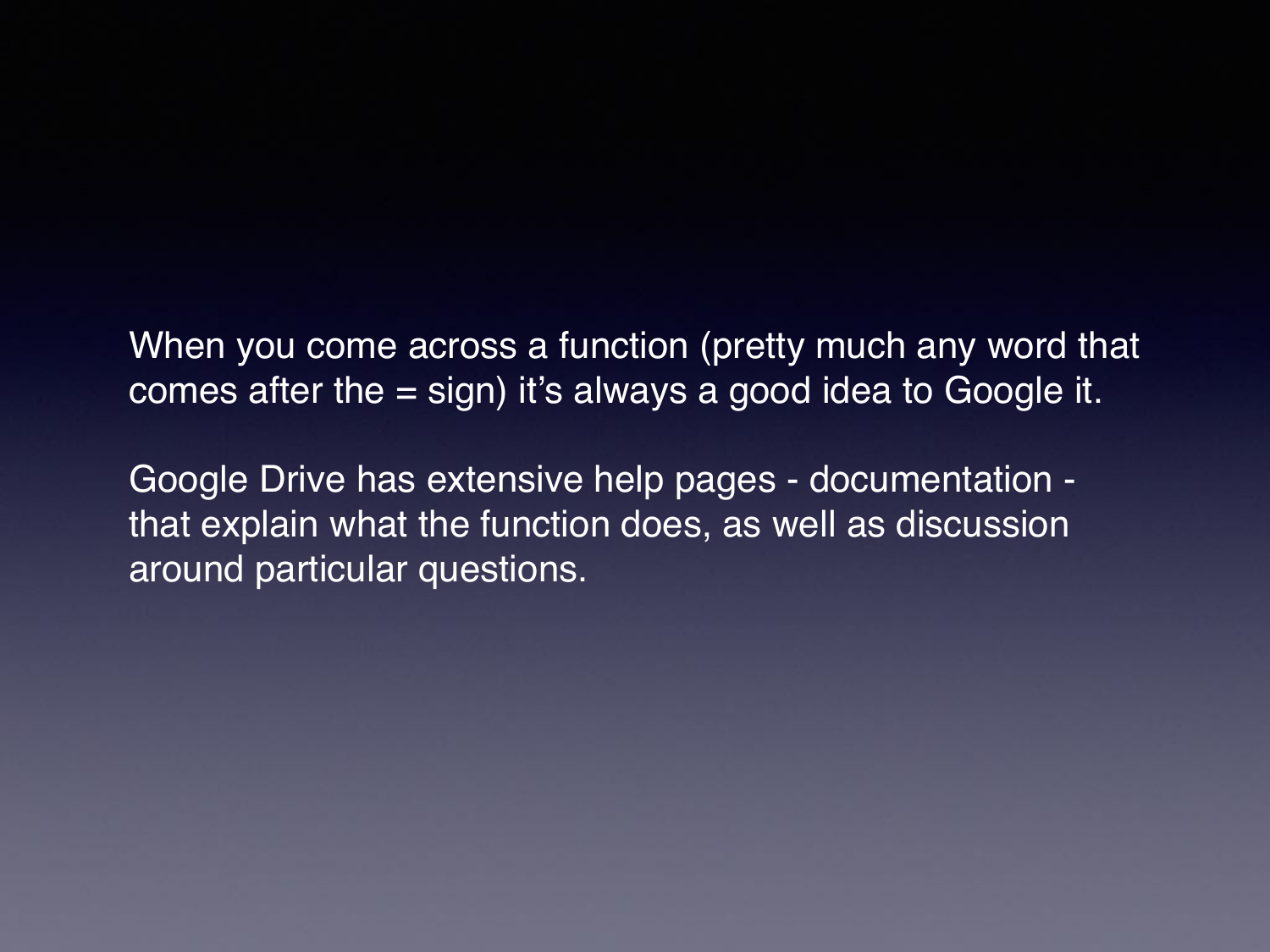#### RECAP:

• Functions do things. They are like one-word references to recipes that someone has already written for you

• Functions need ingredients to do this, supplied in parameters

• There are different kinds of parameters: strings, for example, are collections of characters, indicated by quotation marks…

• …and an index is a position indicated by a number, such as first  $(1)$ , second  $(2)$  and so on.

• The strings "table" and "list" in this formula refer to particular HTML tags in the code underlying a page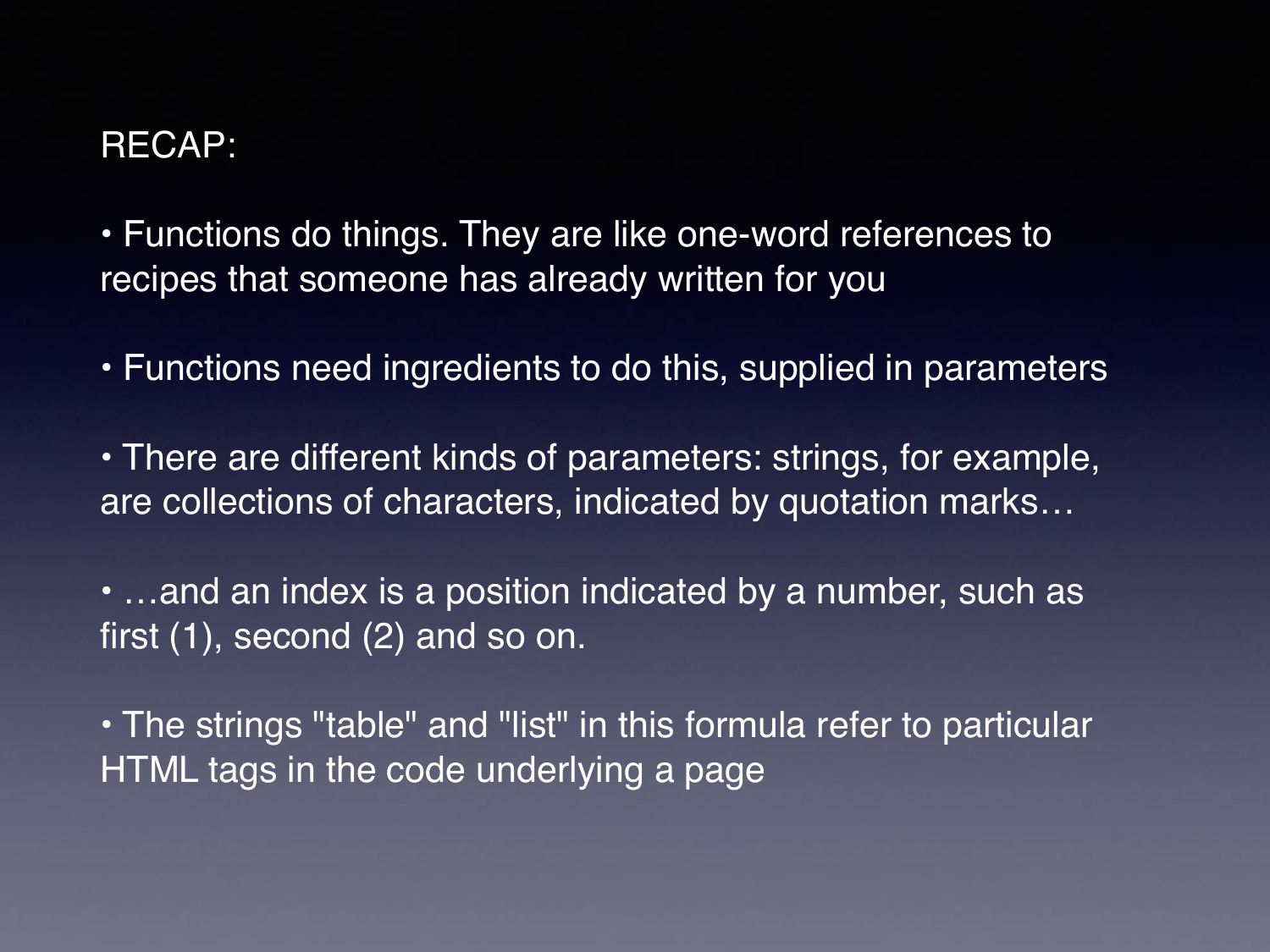• You can store parameters elsewhere - for example in another cell - and use a cell reference to bring them in to your formula.

This makes it easier to tweak your scraper without having to go into the formula every time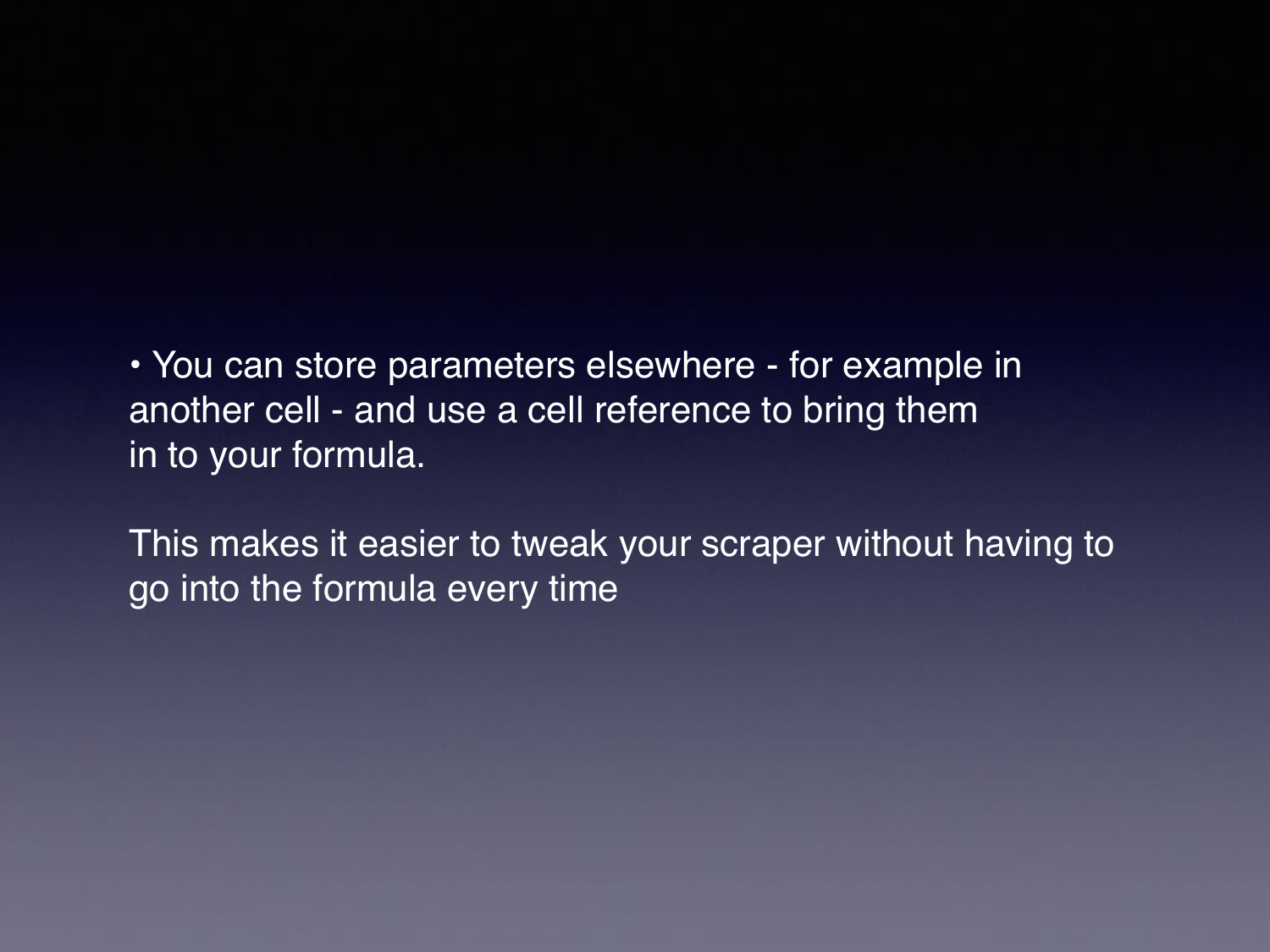## Scraper #2 What happens when the data isn't in a table?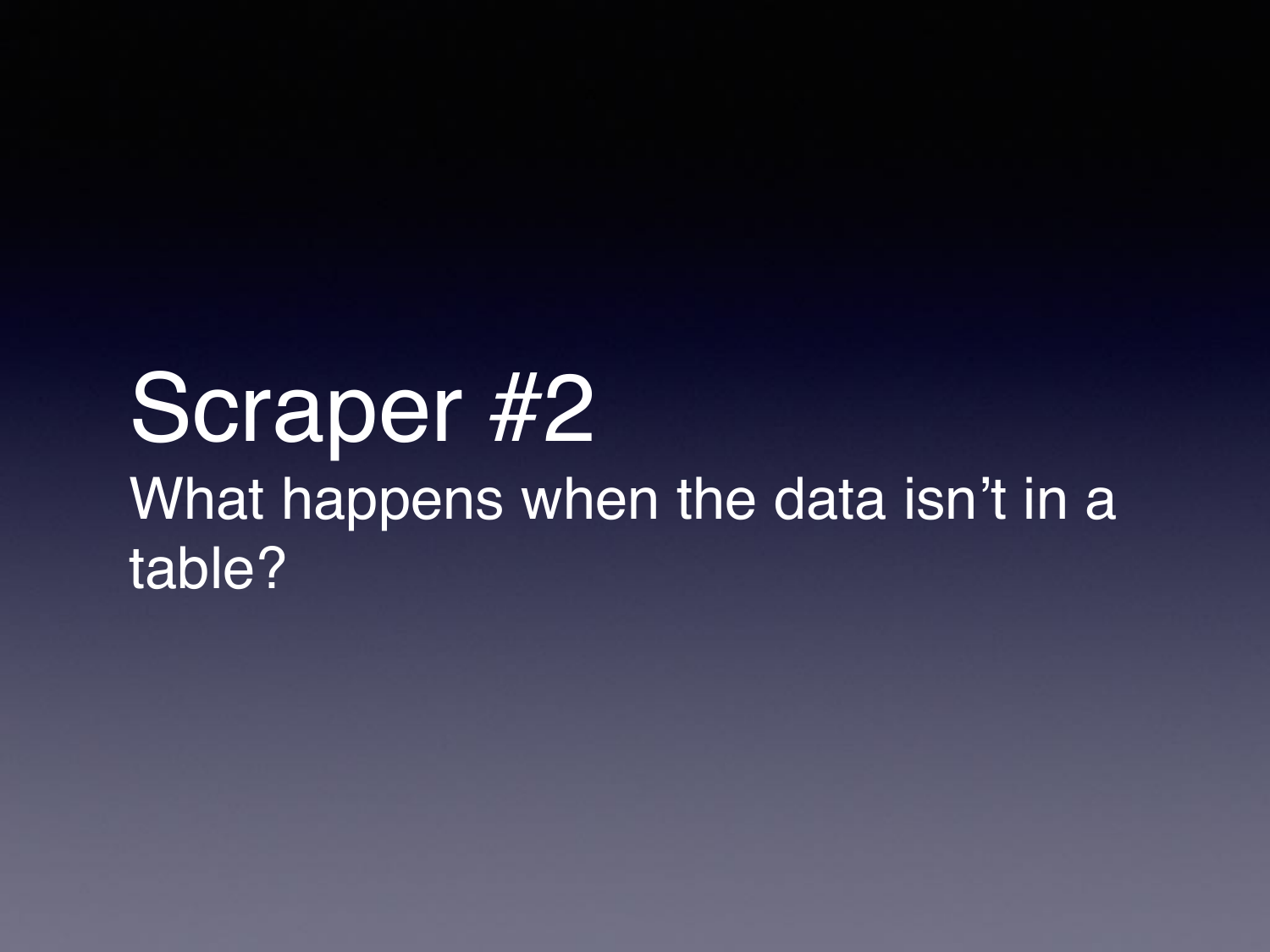You'll need a more powerful scraper

We'll explore the concept of structure, why it's central in scraping and how to find it.

We'll use the function importXML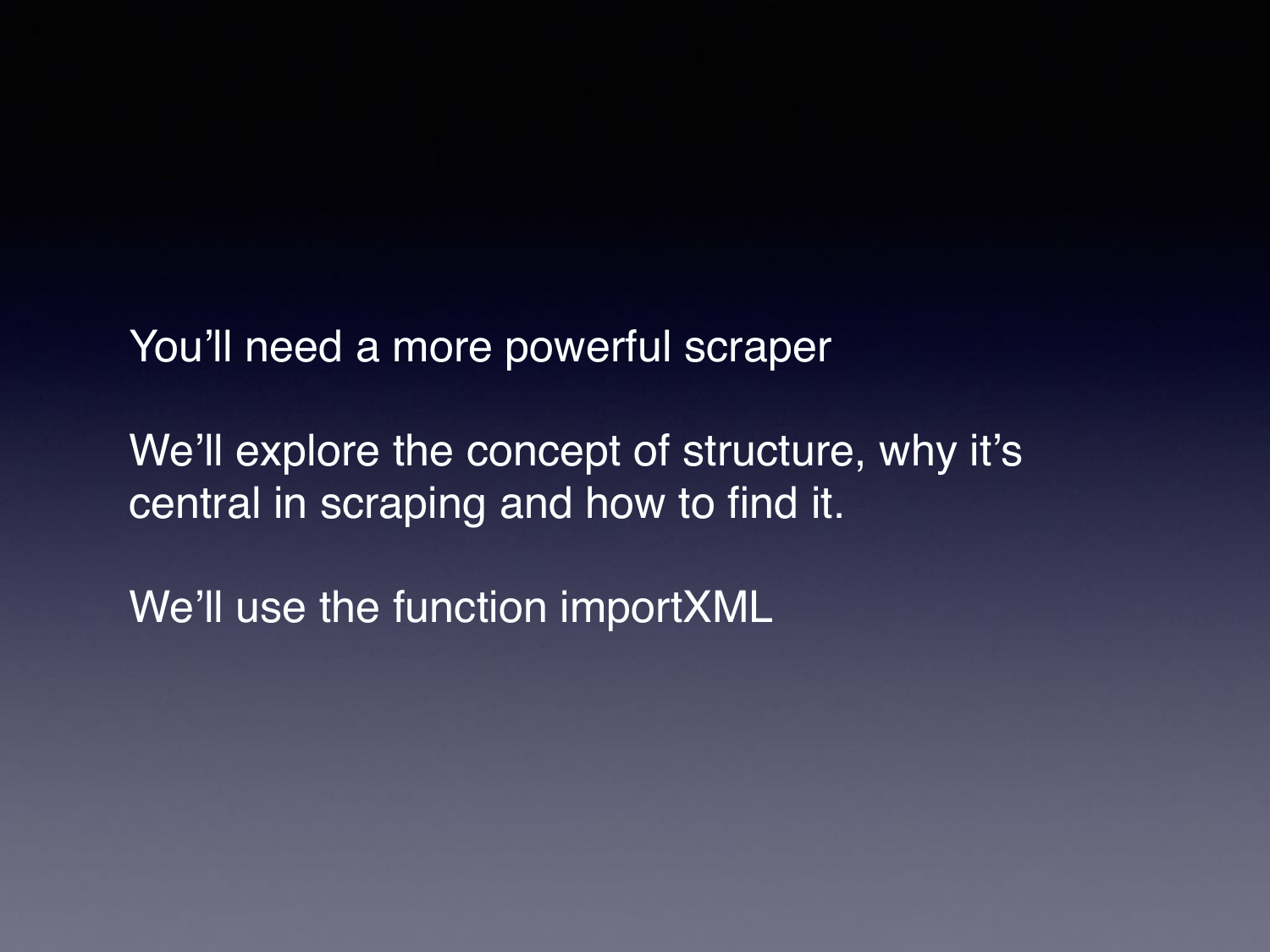importXML allows us to scrape XML pages. XML is a heavily structured format - much more structured than HTML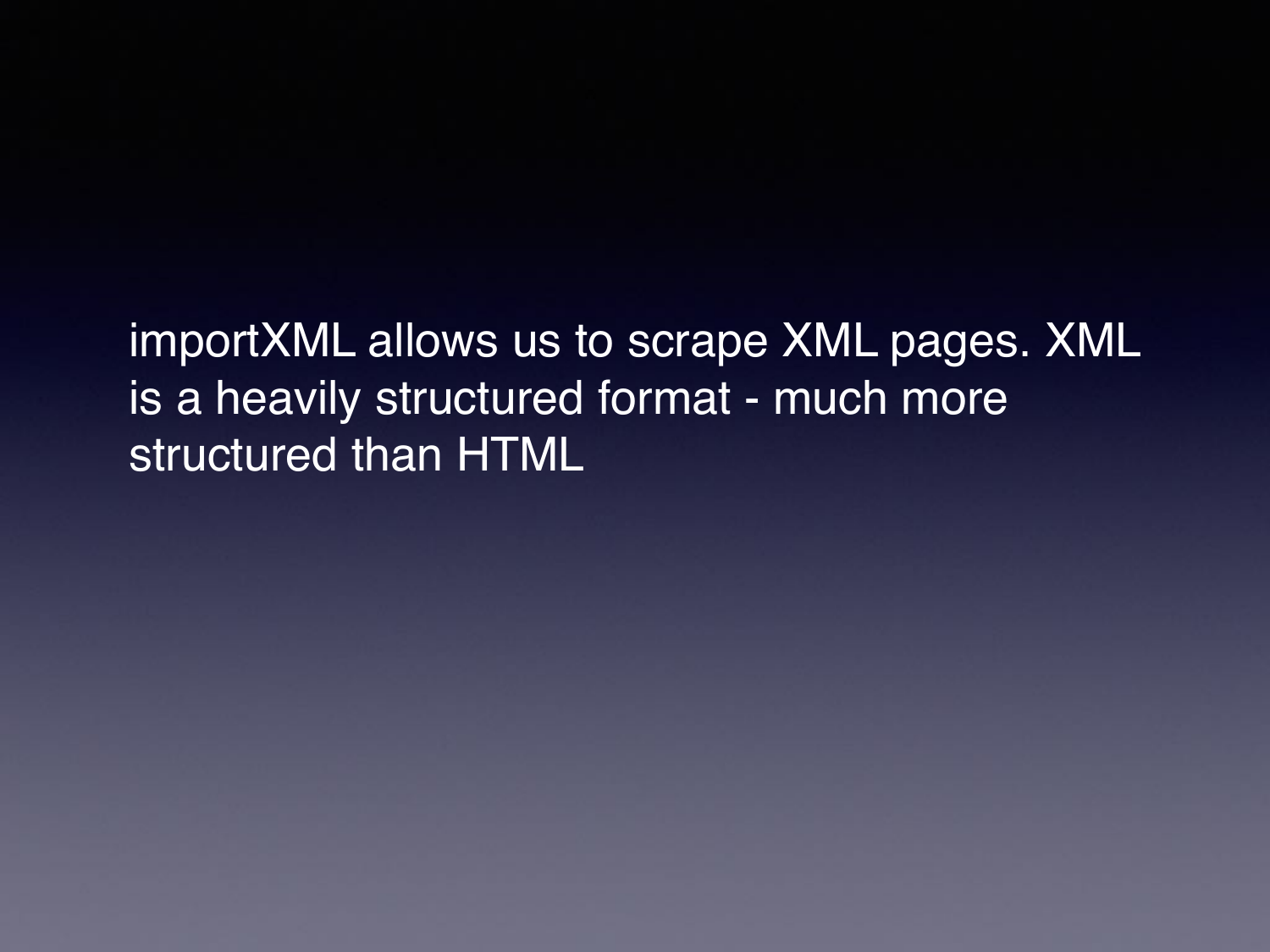Go to the sample XML file at [http://](http://www.w3schools.com/xml/cd_catalog.xml) [www.w3schools.com/xml/cd\\_catalog.xml](http://www.w3schools.com/xml/cd_catalog.xml)

In a Google Drive spreadsheet, scrape that XML file by inserting in a cell, then hitting enter:

=IMPORTXML("http://www.w3schools.com/xml/ cd\_catalog.xml","CATALOG/CD")

After a few moments you should see the sheet fill with details of CDs.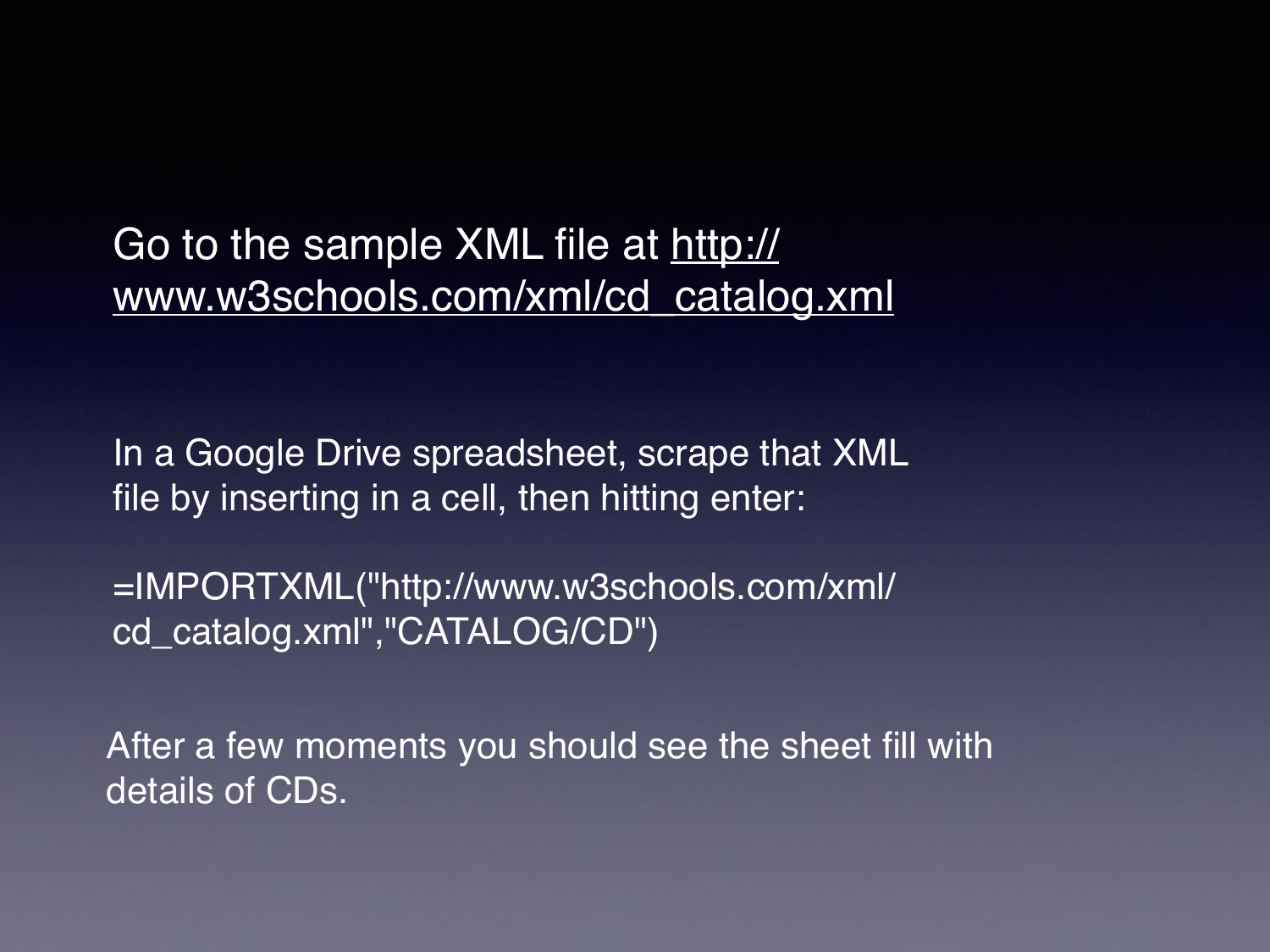This function has similar parameters to importHTML in the previous scraper - but only two parameters:

a URL, and a query ("CATALOG/CD").

To see what it's looking for, open th3 URL in a browser that can handle XML well.

Chrome is particularly good with XML or, failing that, Firefox.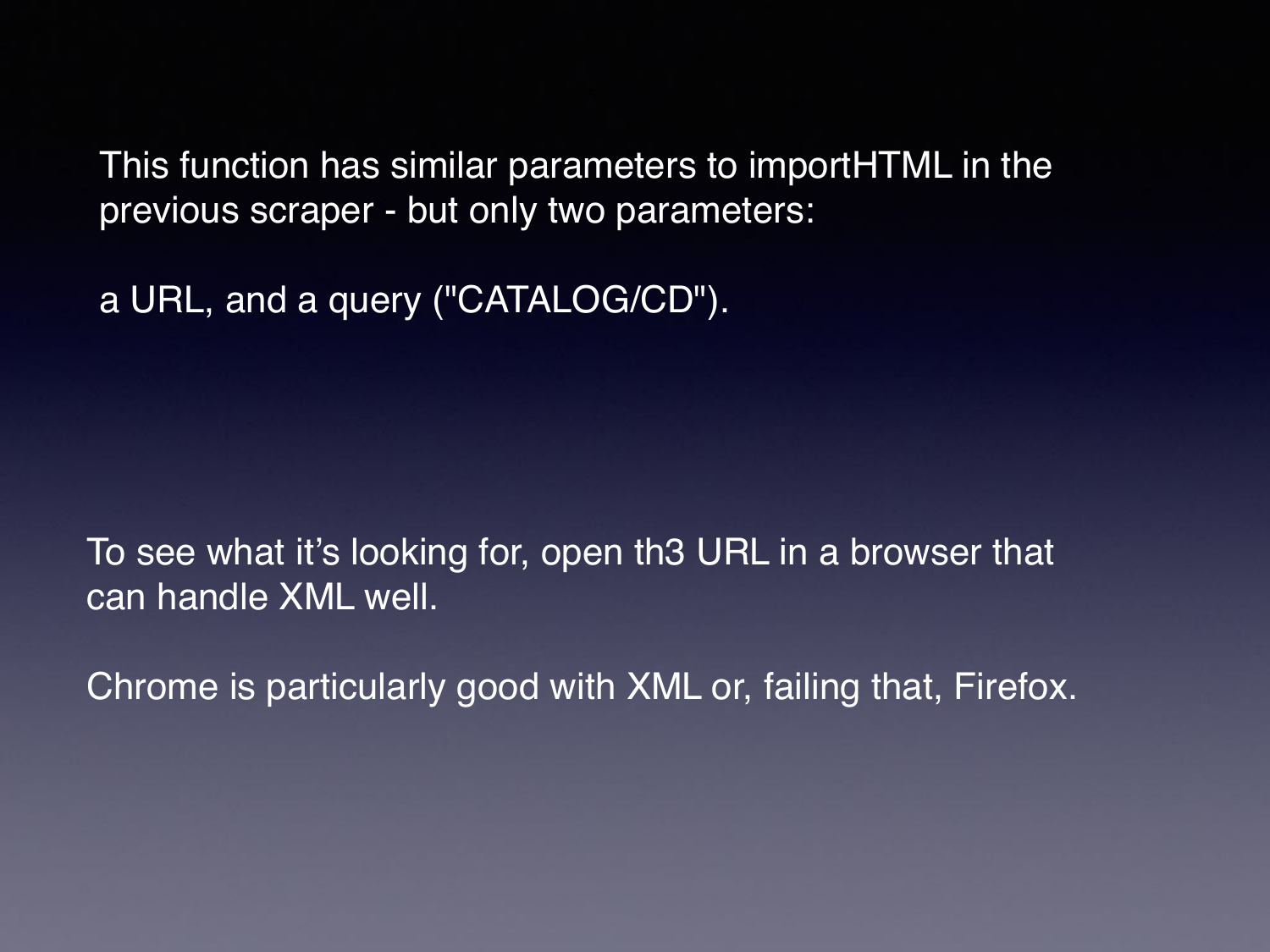The page has a very clear structure. Starting with <CATALOG>, which branches into a series of tags called <CD>, each of which in turn contains a series of tags: <TITLE>, <ARTIST>, and so on.

You can tell that a tag is contained by another tag, because it is indented after it.

And you can collapse the contents of a tag by clicking on the triangular arrow next to it.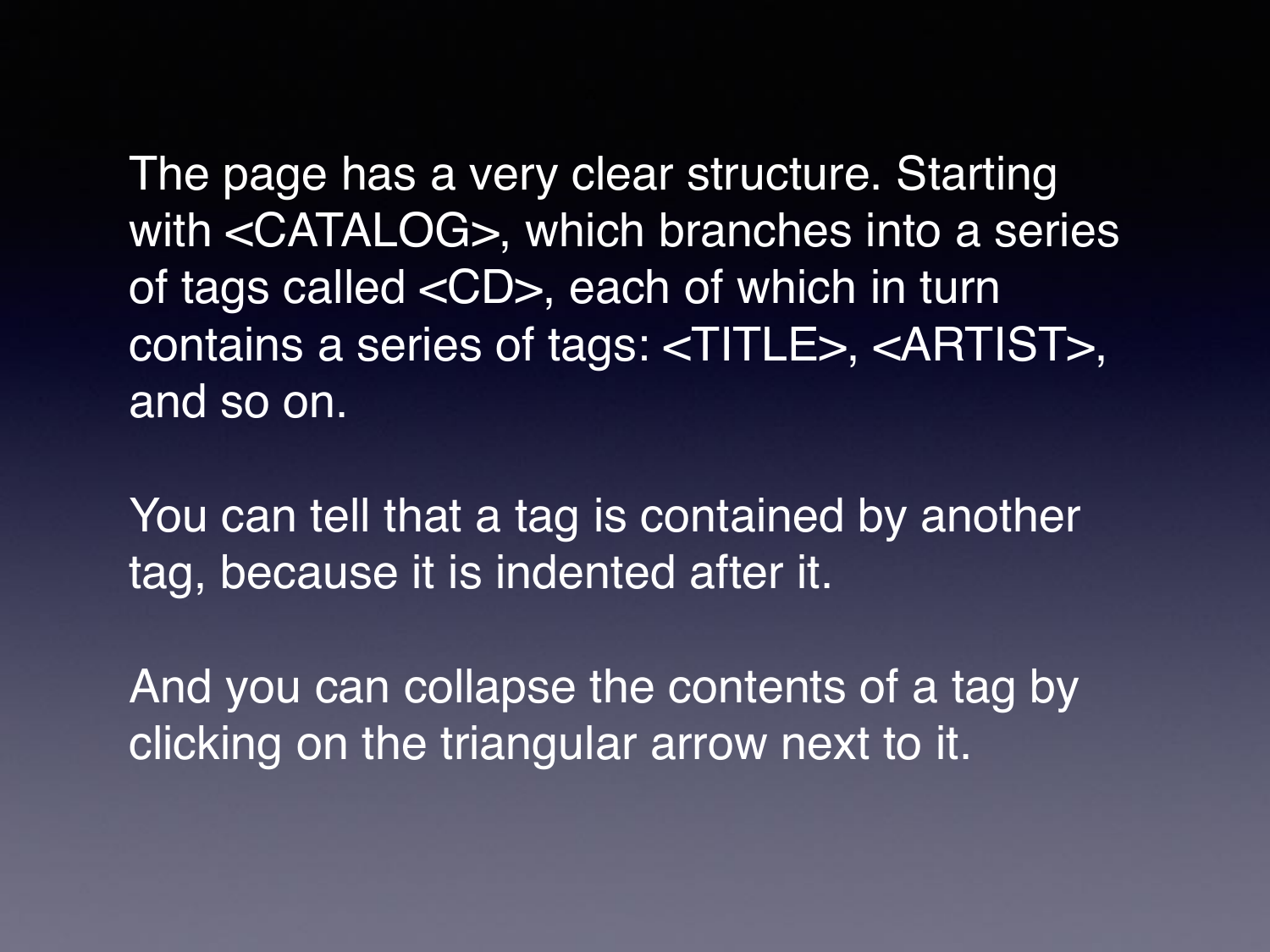<CATALOG>  $$ <TITLE>Empire Burlesque</TITLE> <ARTIST>Bob Dylan</ARTIST> <COUNTRY>USA</COUNTRY> <COMPANY>Columbia</COMPANY> <PRICE>10.90</PRICE> <YEAR>1985</YEAR>  $\langle$ /CD>  $$ <TITLE>Hide your heart</TITLE> <ARTIST>Bonnie Tyler</ARTIST> <COUNTRY>UK</COUNTRY> <COMPANY>CBS Records</COMPANY> <PRICE>9.90</PRICE> <YEAR>1988</YEAR>  $\langle$ /CD>

https://www.w3schools.com/xml/cd\_catalog.xml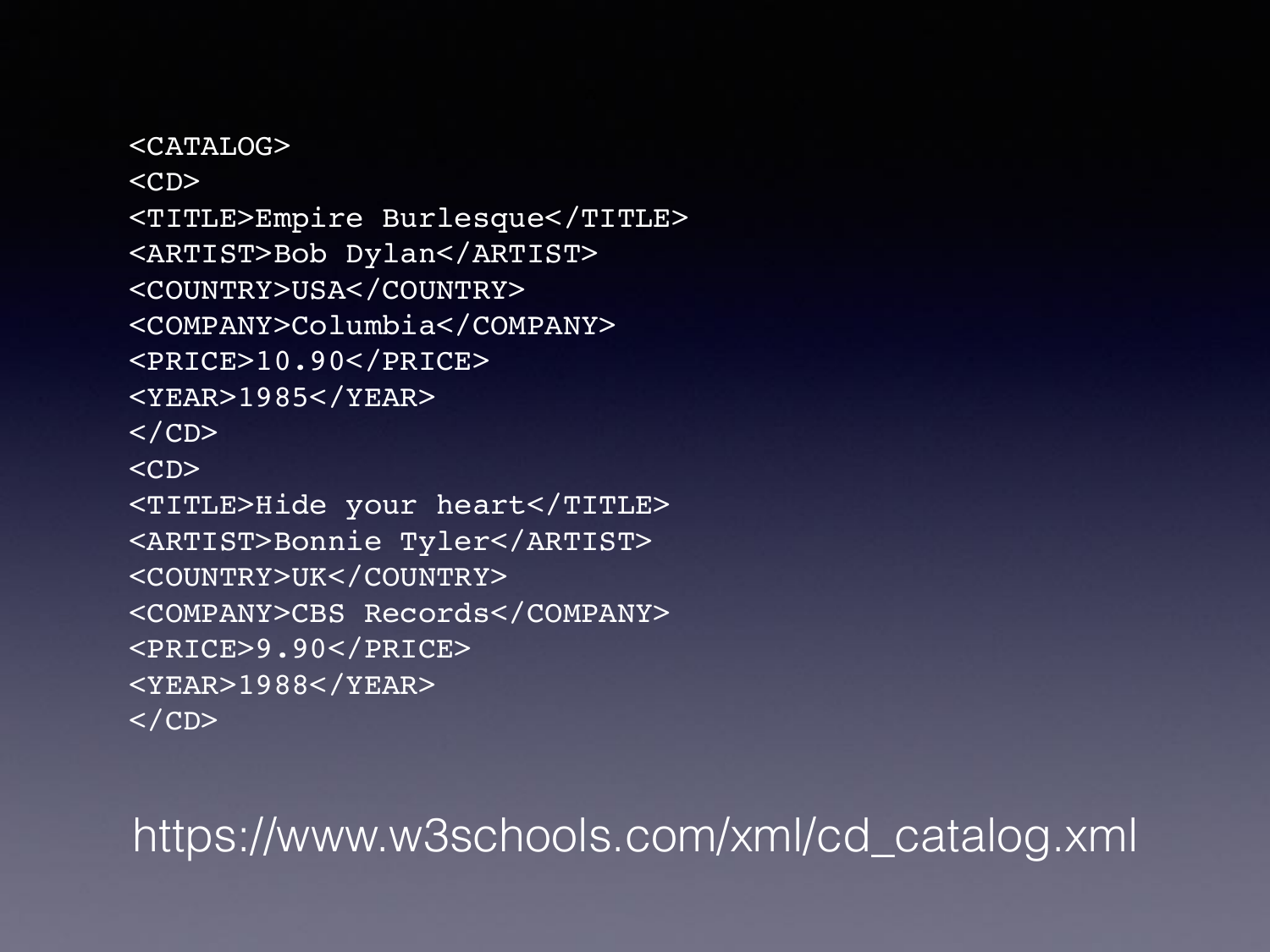So the query in our formula,

=IMPORTXML("http://www.w3schools.com/xml/ cd\_catalog.xml","CATALOG/CD")

…looks for each <CD> tag within the <CATALOG> tag, and brings back the contents - each <CD> in its own row.

And because <CD> has a number of tags within it, each one of those is given its own column.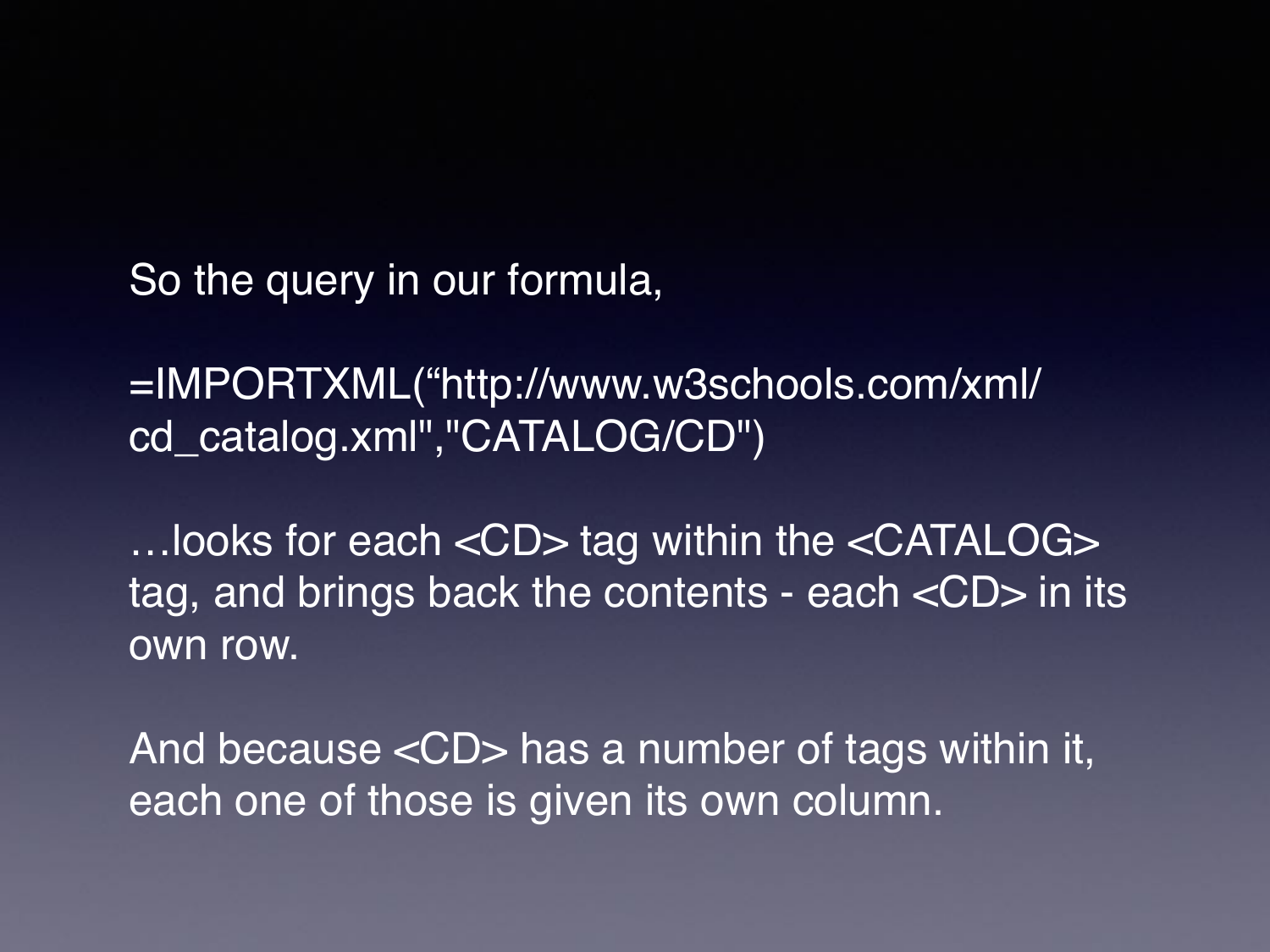=IMPORTXML("http://www.w3schools.com/xml/ cd\_catalog.xml","CATALOG/CD/ARTIST")

To show how you might customize this, try changing it to be more specific as follows: =IMPORTXML("http://www.w3schools.com/xml/ cd\_catalog.xml","CATALOG/CD/ARTIST")

Now it's looking for the contents of <CATALOG><CD><ARTIST> - so you'll have a single column of just the artists.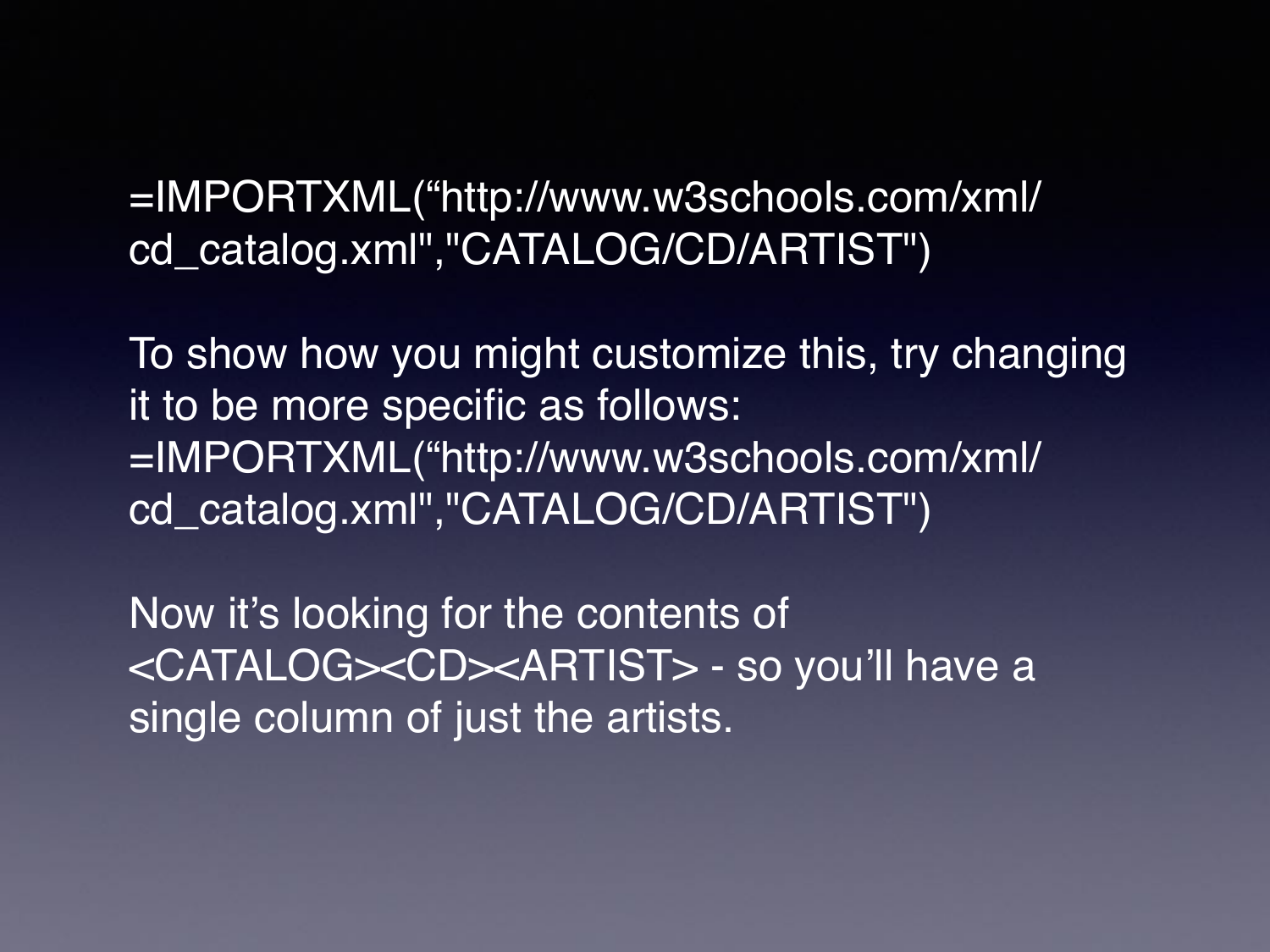=IMPORTXML("http://www.w3schools.com/xml/ cd\_catalog.xml","CATALOG")

…again, because <CATALOG> contains a number of <CD> tags, each is put in its own column.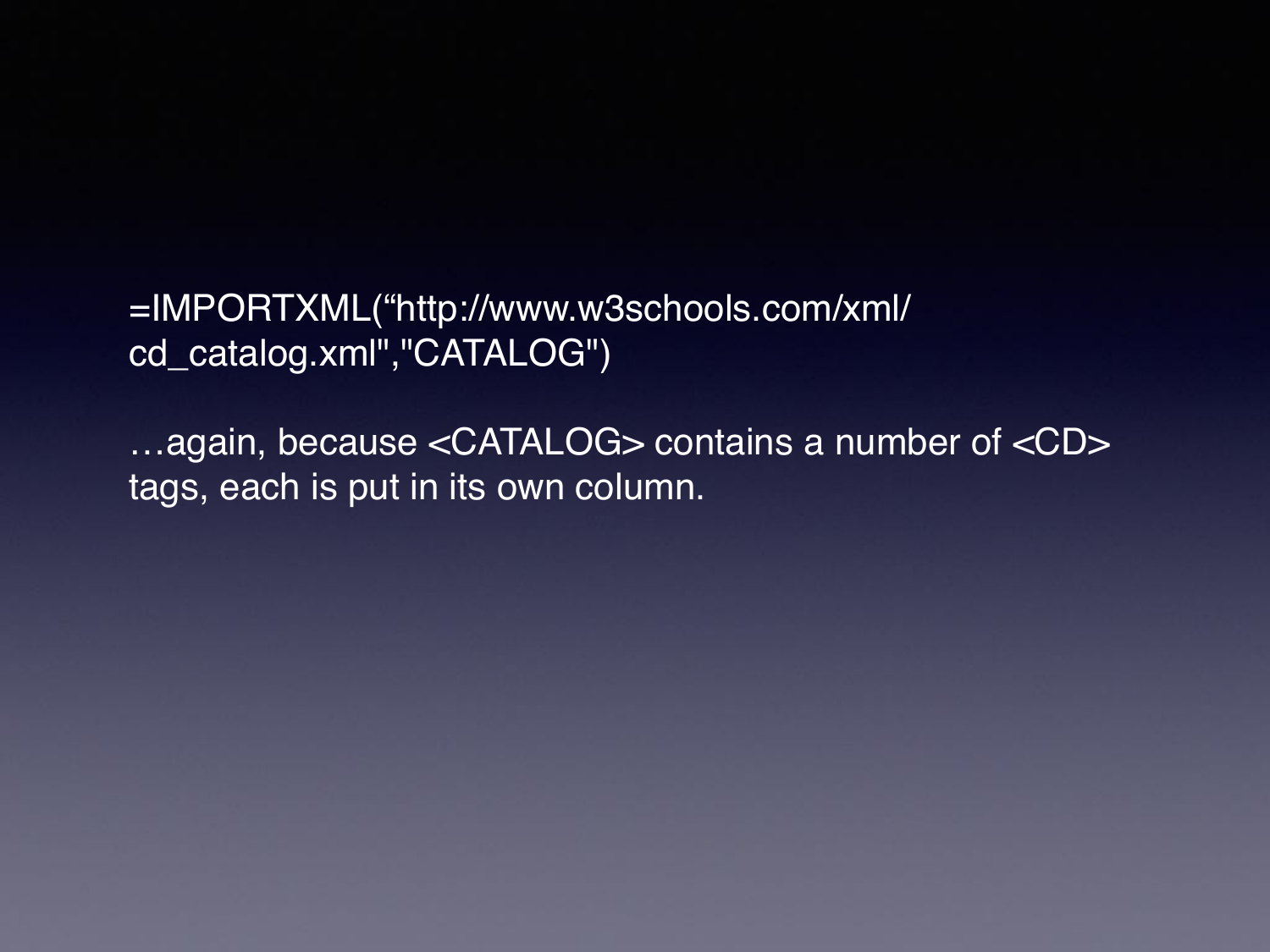Finally, try adding an index to the end of your formula. Remember, an index indicates the position of something.

So in our first scraper we used the index 1 to grab the first table. In the importXML formula the index is added in square brackets, like so:

=IMPORTXML("http://www.w3schools.com/xml/ cd catalog.xml","CATALOG/CD[1]")

Try the formula above - then try using different numbers to see which <CD> tag it grabs.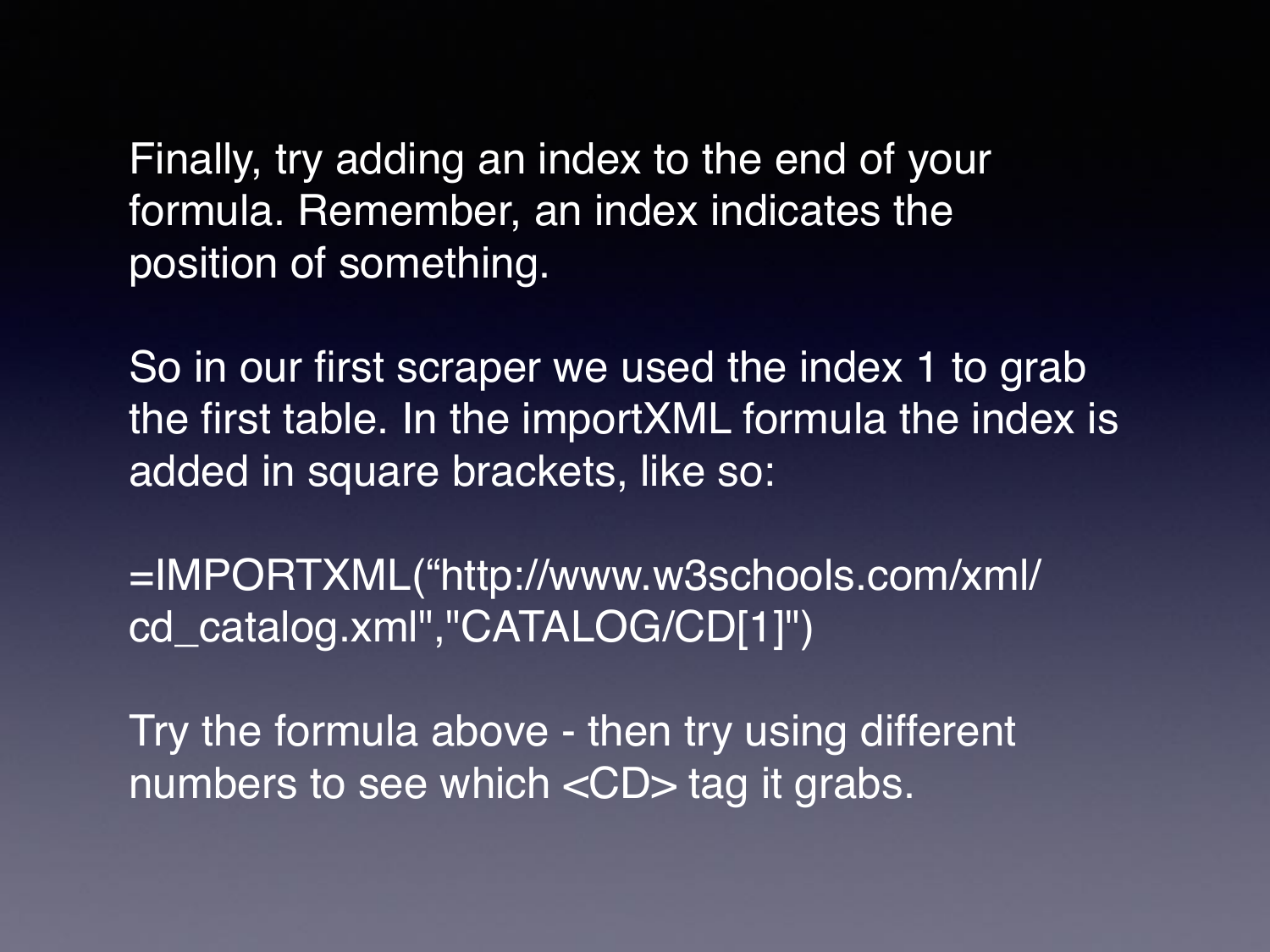If you use ImportXML with an XML file and it doesn't work, it may be because the XML is not properly formatted.

You can test this with the W3School's XML validator, use Open Refine.

Use a conversion program to change the XML to CSV.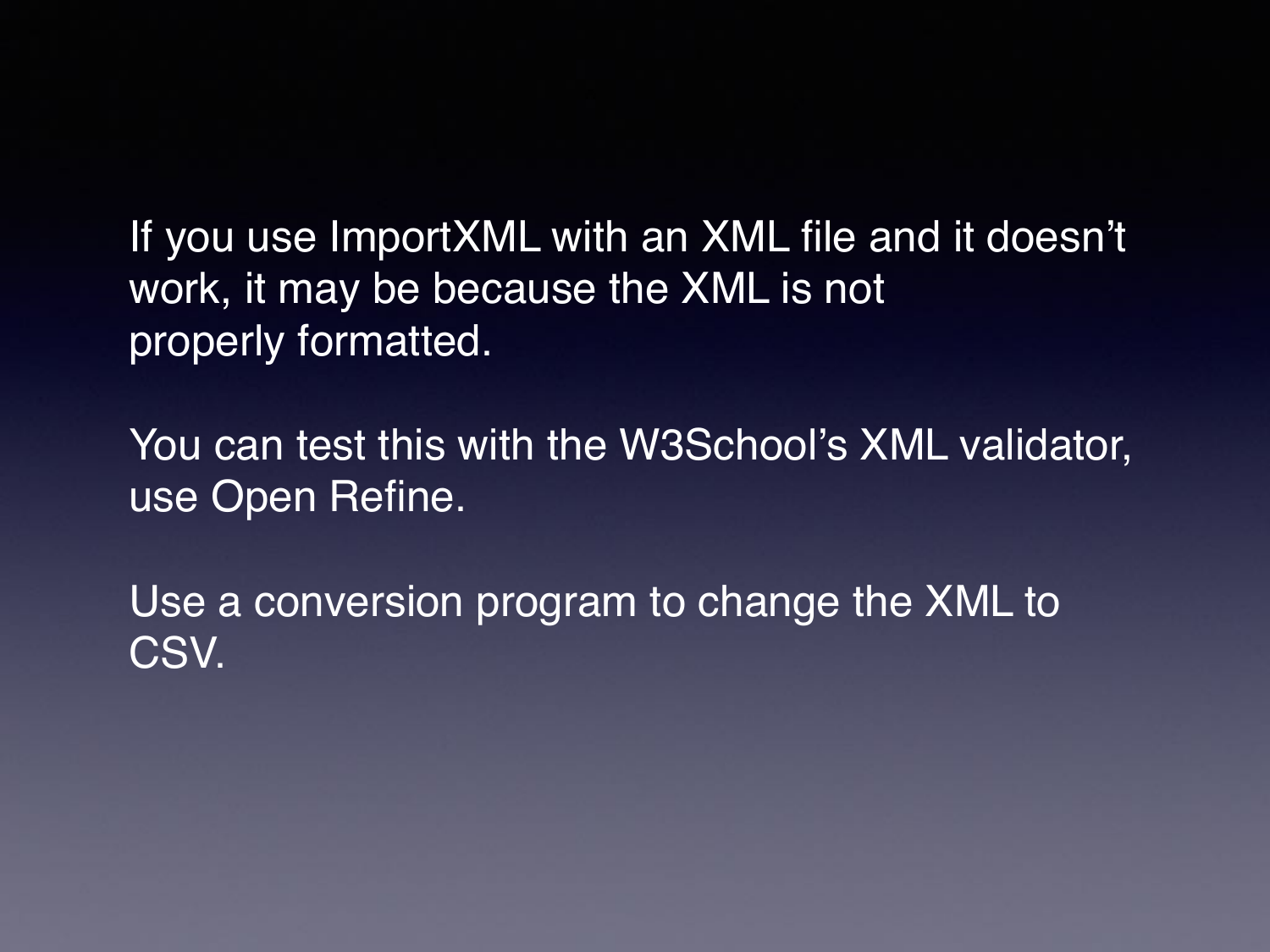## Scraper #3: Looking for structure in HTML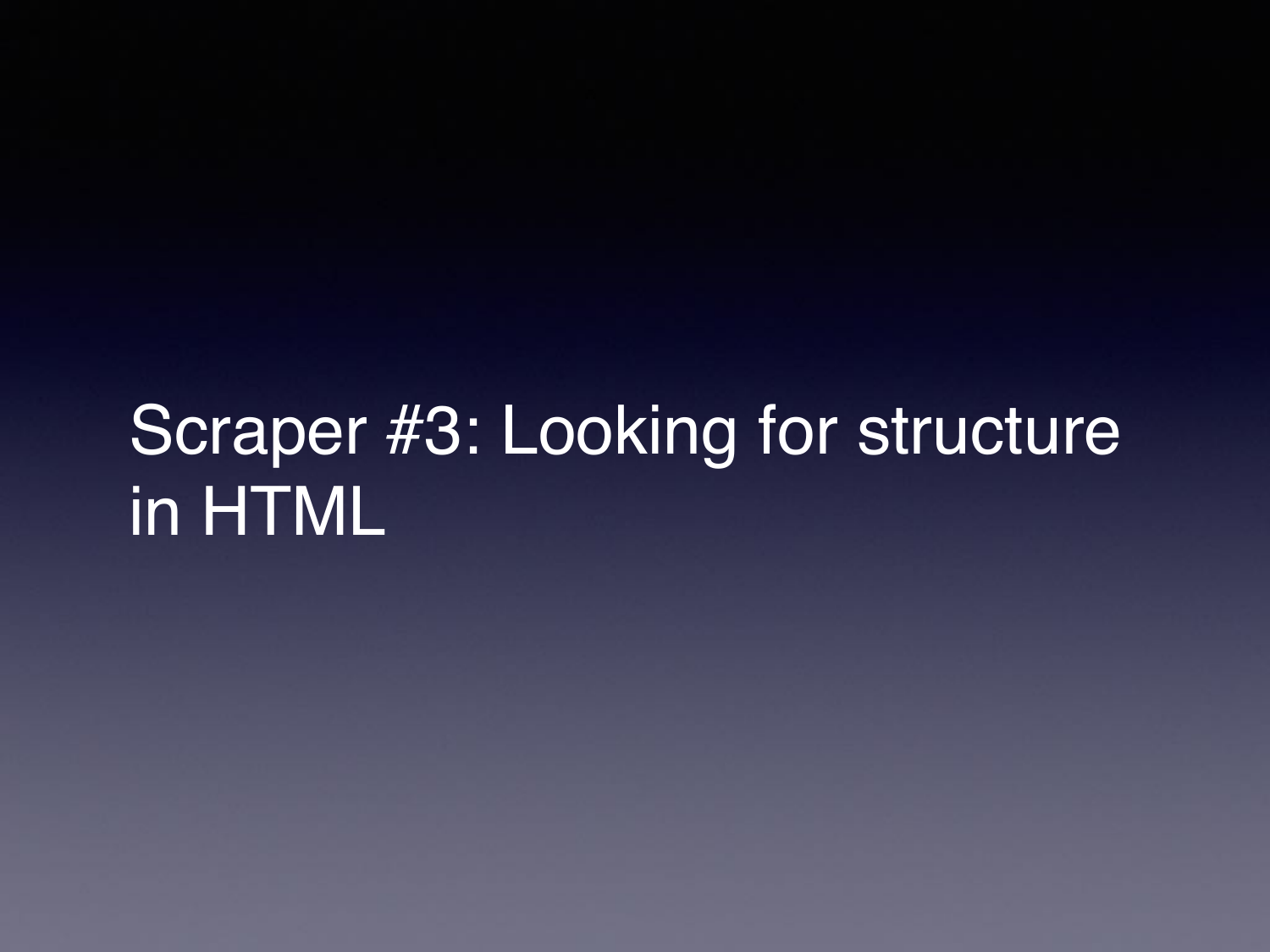Scraping "help wanted" ads online

=importXML("http:// www.gorkanajobs.co.uk/jobs/journalist/", "//div[@class='jobWrap']")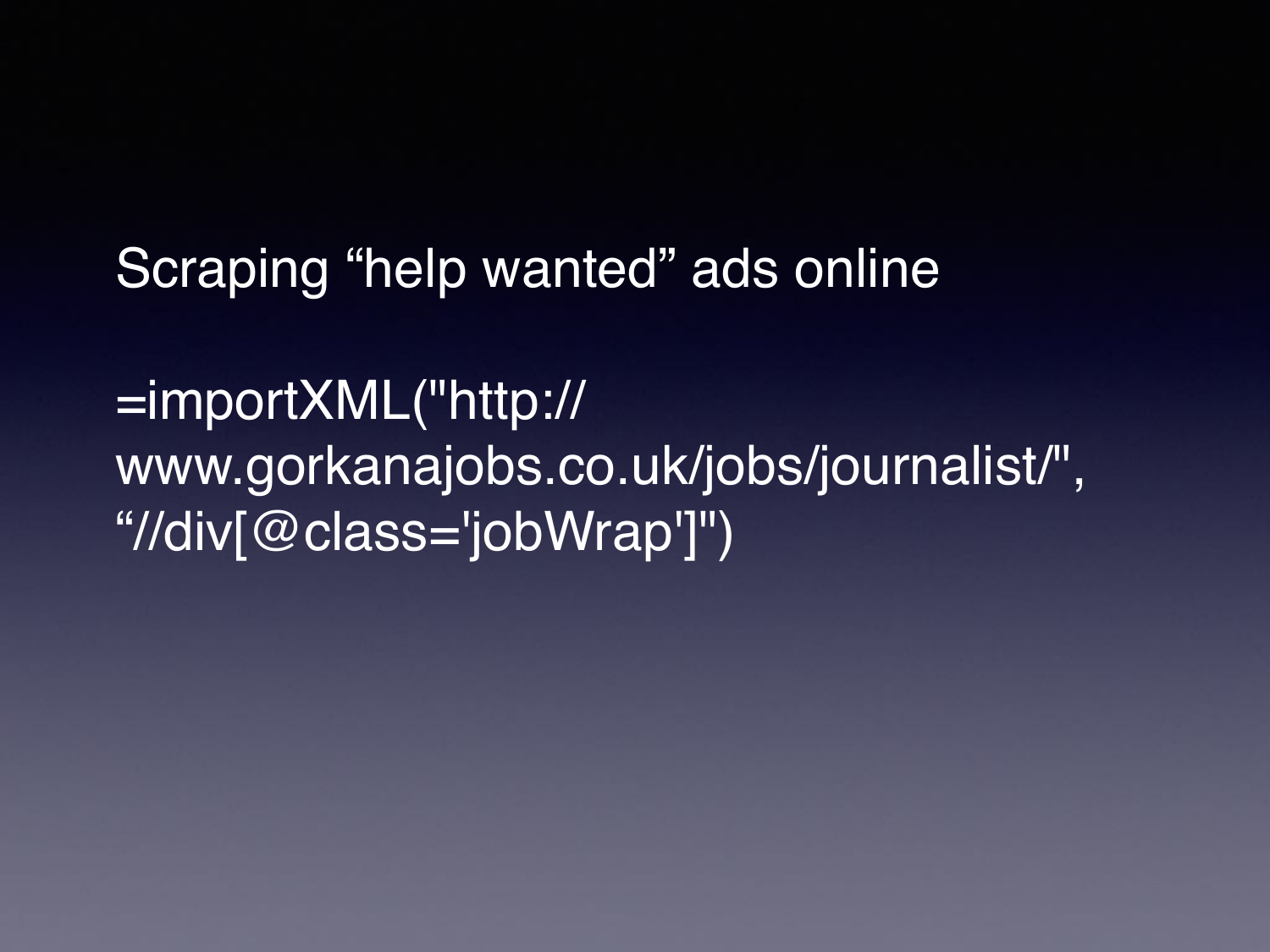IMPORTANT NOTE:

Make sure to check that the quotation marks and inverted commas are straight, not curly.

Better still, type it out yourself.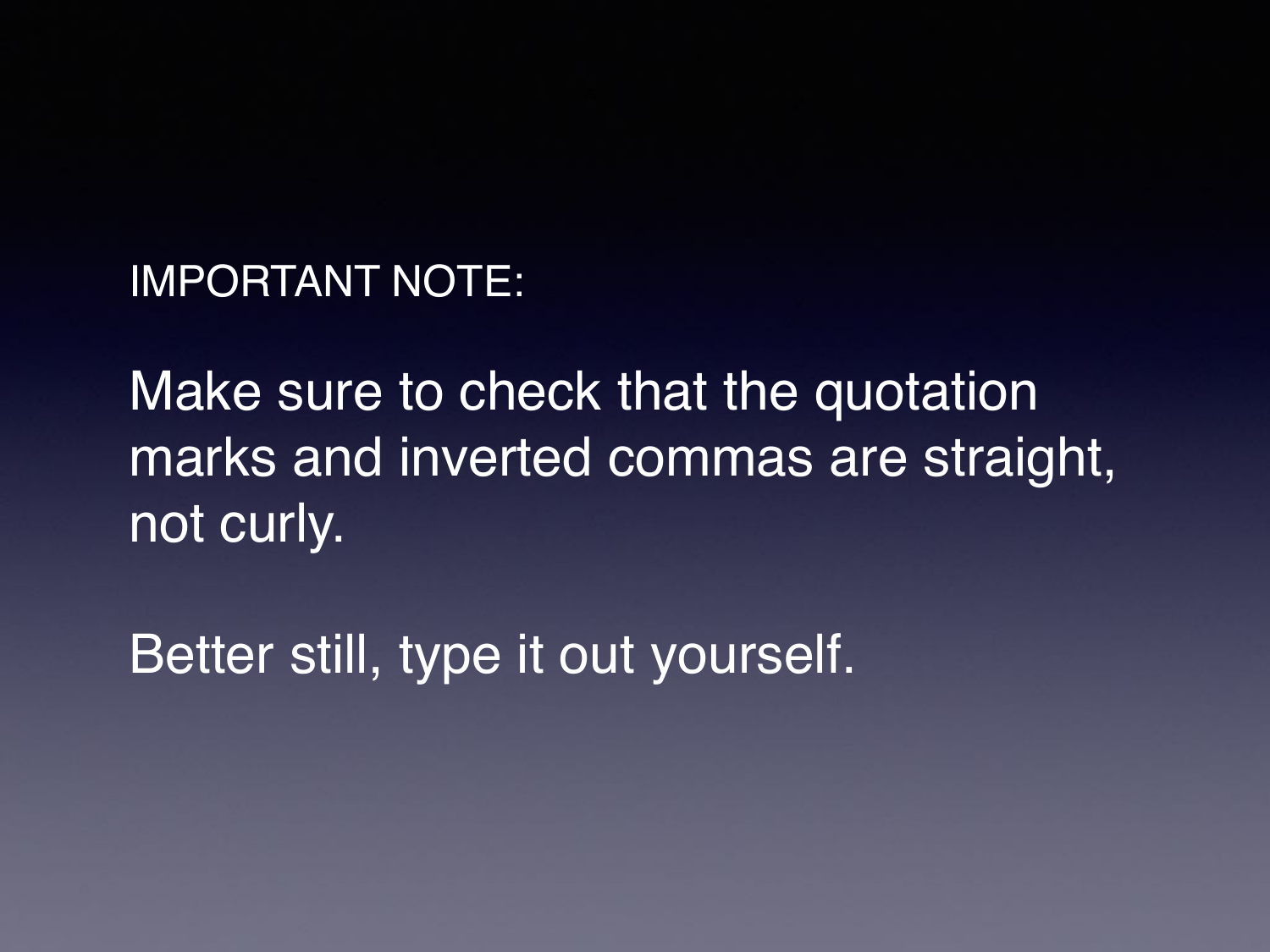You can see there's some complicated code in this formula:

=importXML("http:// www.gorkanajobs.co.uk/jobs/journalist/", "//div[@class='jobWrap']")

Particularly this: //div[@class='jobWrap']. It's known as the "query"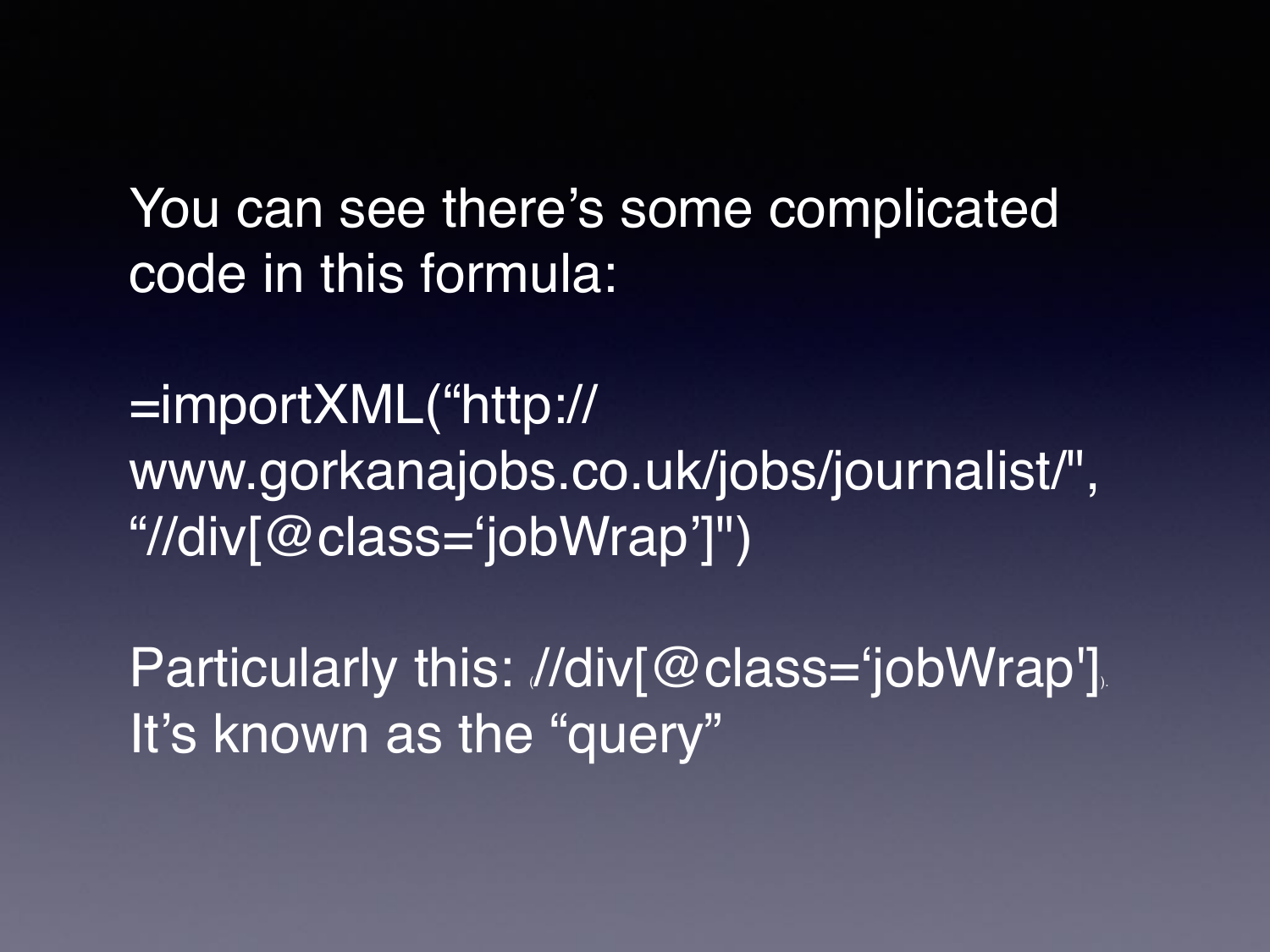We'll take a deeper dive into HTML

HTML (HyperText Markup Language) describes content on webpages.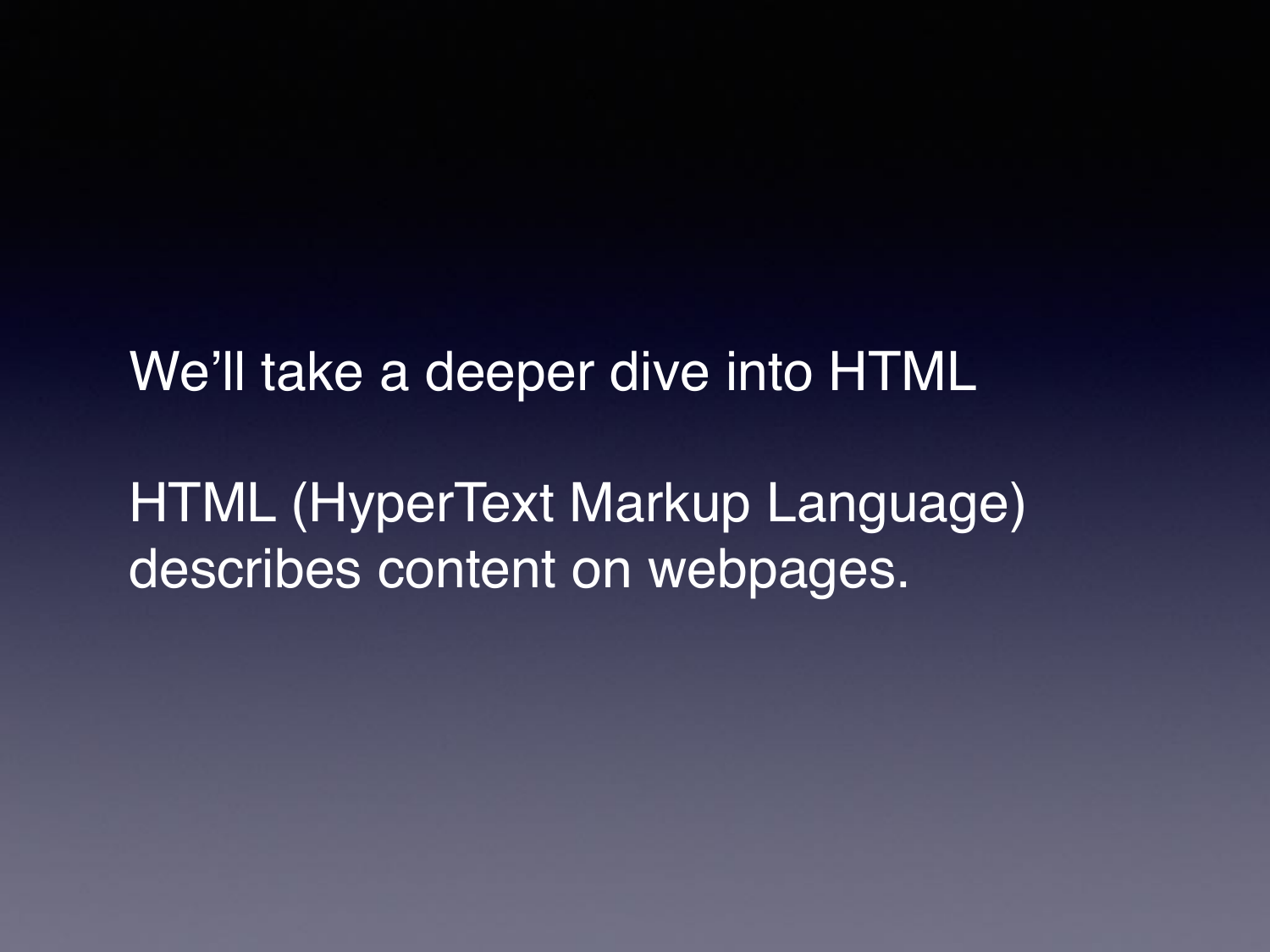HTML tells a browser whether a particular piece of content is a header, a list, a link, a table, emphasized, etc.

It tells you if something is an image, and what that image represents. It can even say whether a section of content is a piece of navigation, a header or footer, an article, product, advertisement and so on.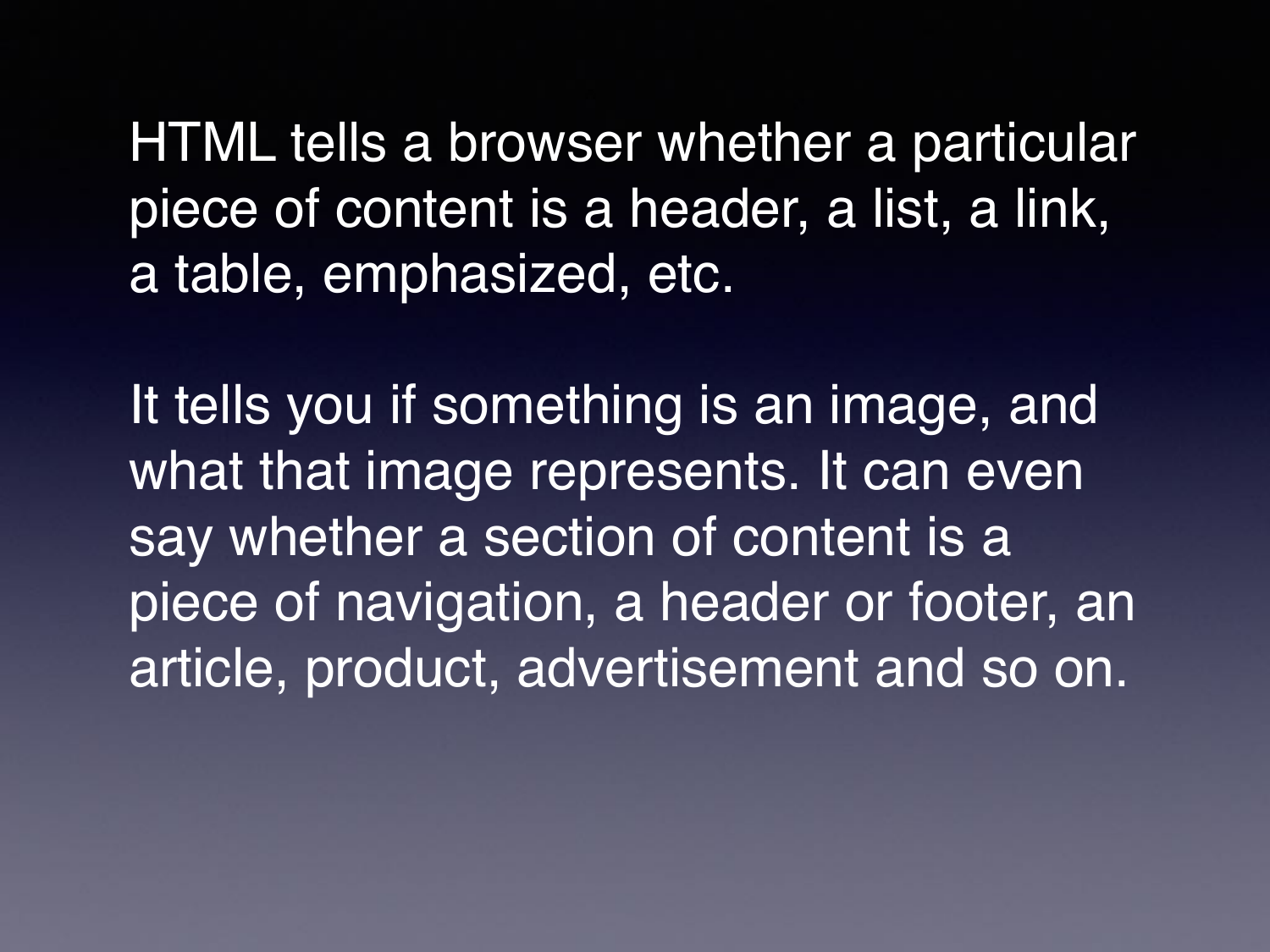HTML is written in tags contained within triangular brackets, also known as chevrons, like this: < >.

Examples:

• The  $p$  tag indicates a new paragraph.

• <h1> indicates a 'first level' header - or the most important header of all.

• <h2> indicates a header which is slightly less important, and an <h3> header is less important, and so on, down to  $<$ h $6$  $>$ .

• <em> indicates that a word is emphasized. <strong> indicates a strong emphasis (bold).

• <img tells the browser to display an image, which can be found at a location indicated by src="IMAGE URL HERE">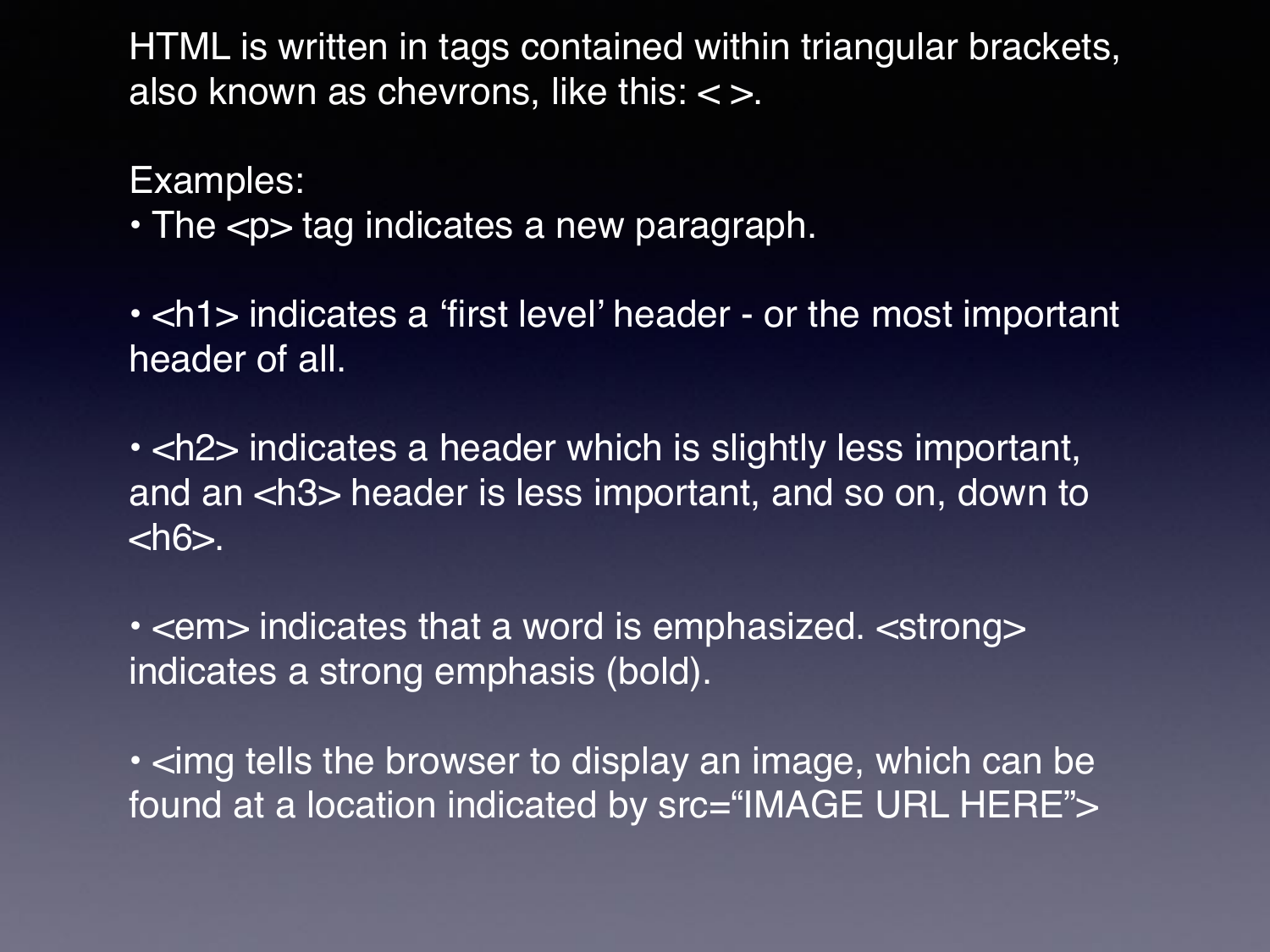And so on. If you see a tag that you don't recognize, Google it.

Think of a tag as pressing a button. When you see the tag <strong>, it is like pressing the 'bold' button on a Word document.

The tag </strong> (note the slash at the start) turns the formatting 'off'.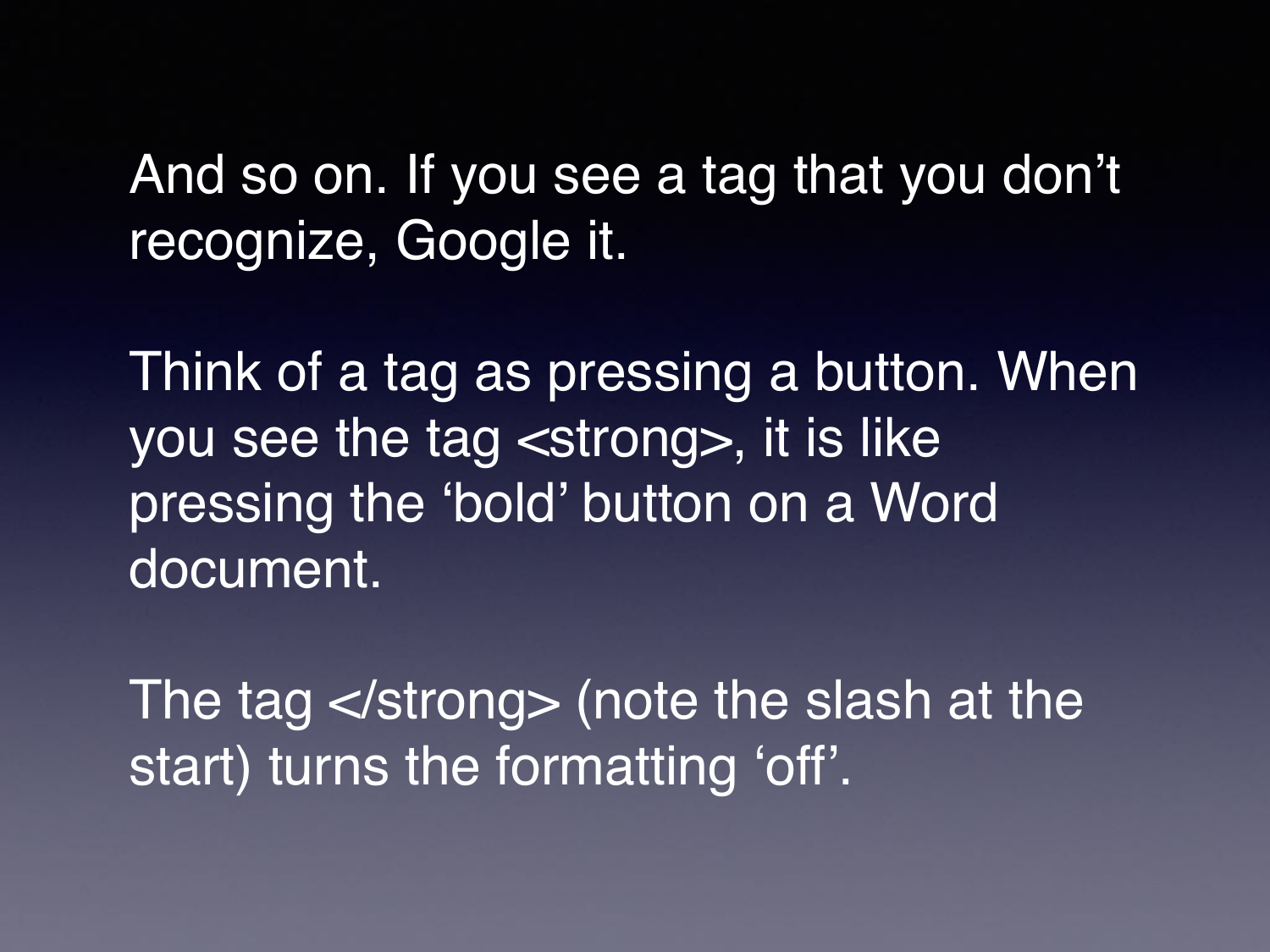The first tag is called an 'opening' tag, and the second a 'closing' tag.

When you're scraping, you are often grabbing everything between an opening and closing tag.

Because tags can contain other tags, HTML is supposed to follow the LIFO rule: Last In First Out.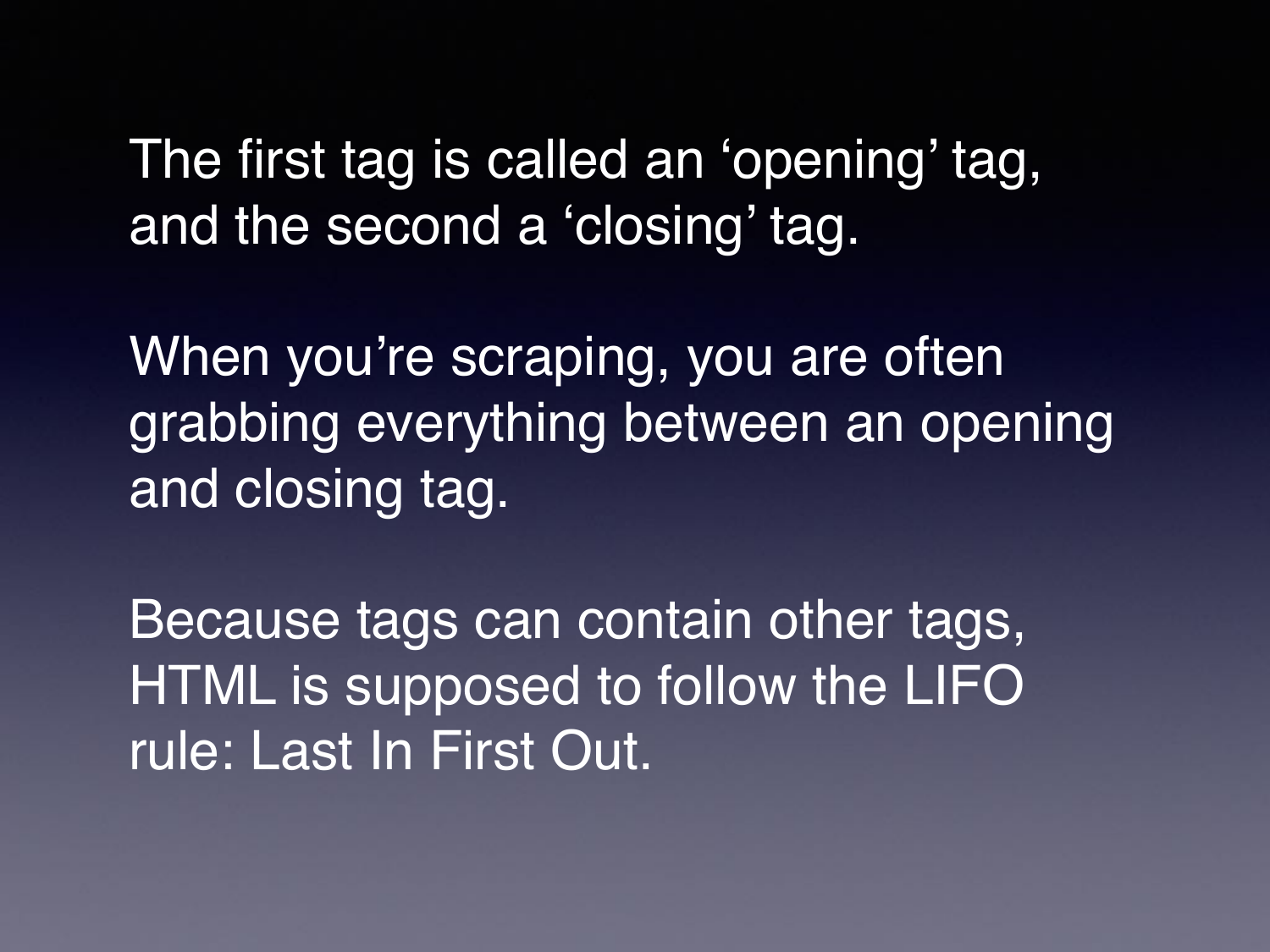In other words, if you have more than one tag turned 'on' (open), you should turn the last one off (close) first, like so:

<html> <head> </head> <body> <p>Words in <strong>bold </strong>  $<$ /p $>$ </body> </html>

In the above example, the <strong> tag is contained ('nested') within the  $\langle p \rangle$  tag, which is nested in the  $\langle p \rangle$  tag, which is nested in the <html> tag. Each has to be closed in reverse order.

<strong> was the last one in, so it should be the first out, then  $\langle$  <p>,  $\langle$  body> and finally  $\langle$  html>.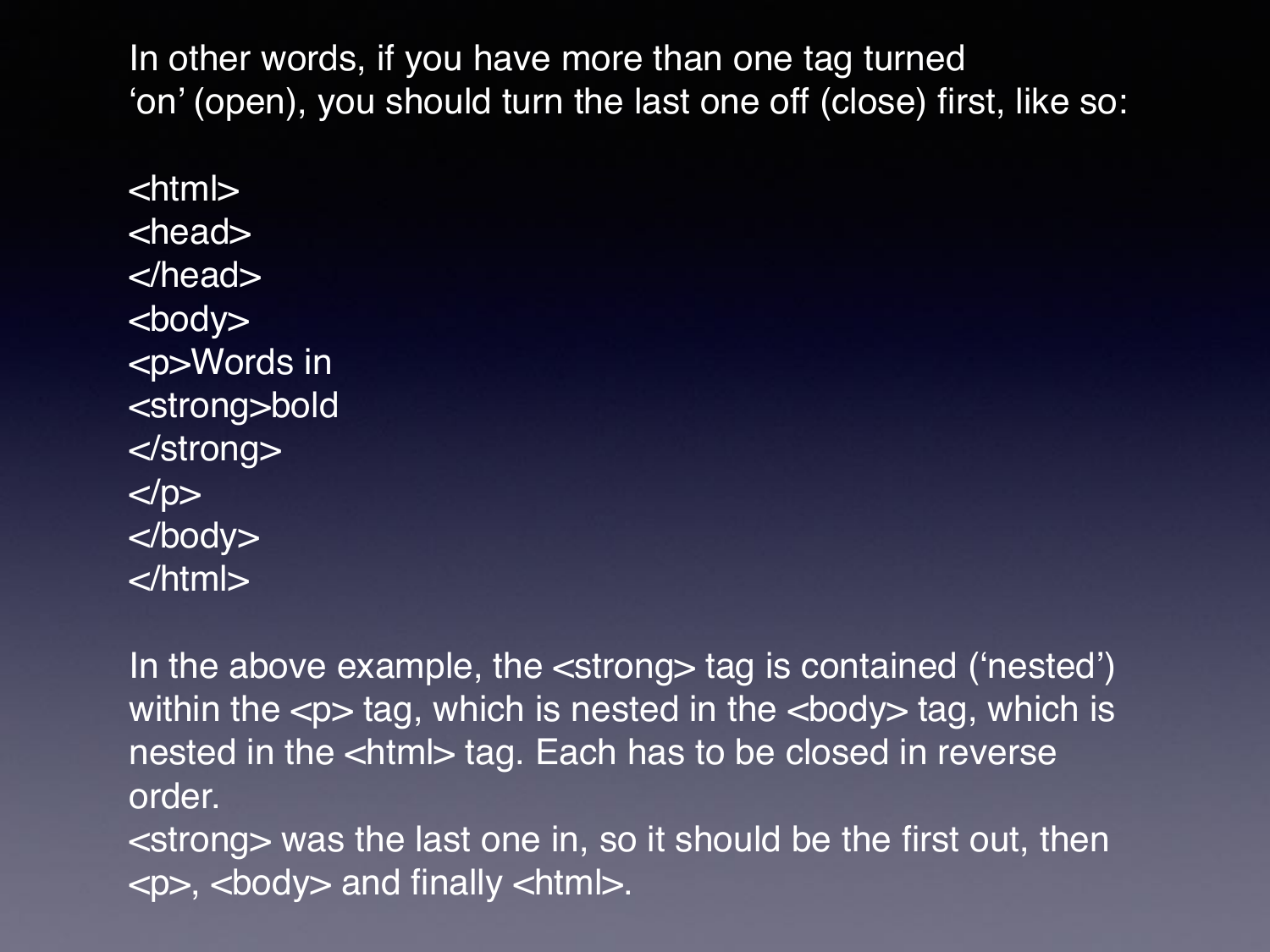### Oh, and they're not always conveniently indented as above.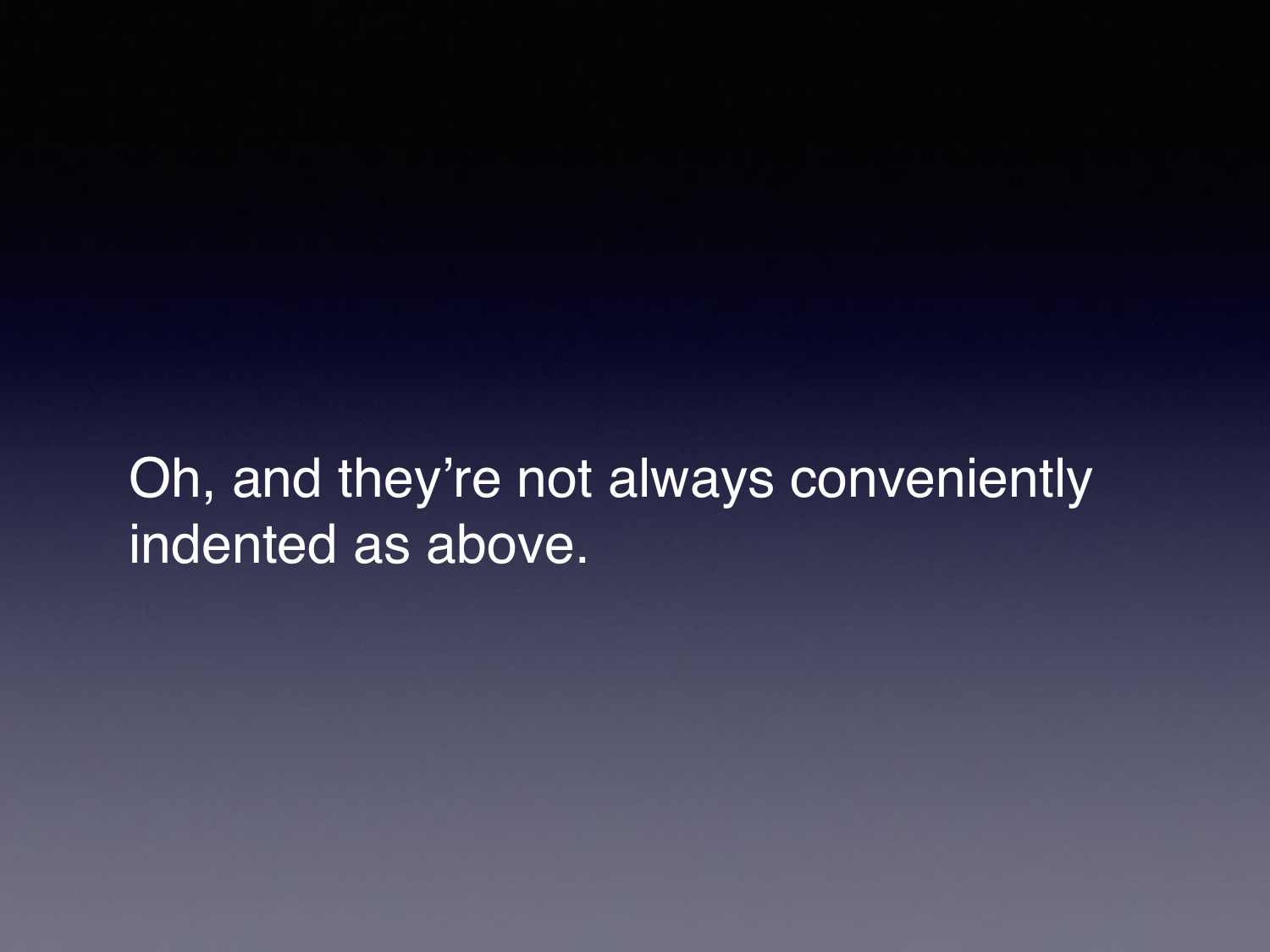#### Attributes and values

As well as the tag itself, we can find more information about a particular piece of content by a tag's attributes and values, like so: <a href="http://onlinejournalismblog.com">

In this case:

- <a> is the tag
- href is the attribute
- "http://onlinejournalismblog.com" is the value.

Values are normally contained within quotation marks.

You'll notice that only the tag is turned off - with </a> which is an easy way to identify it.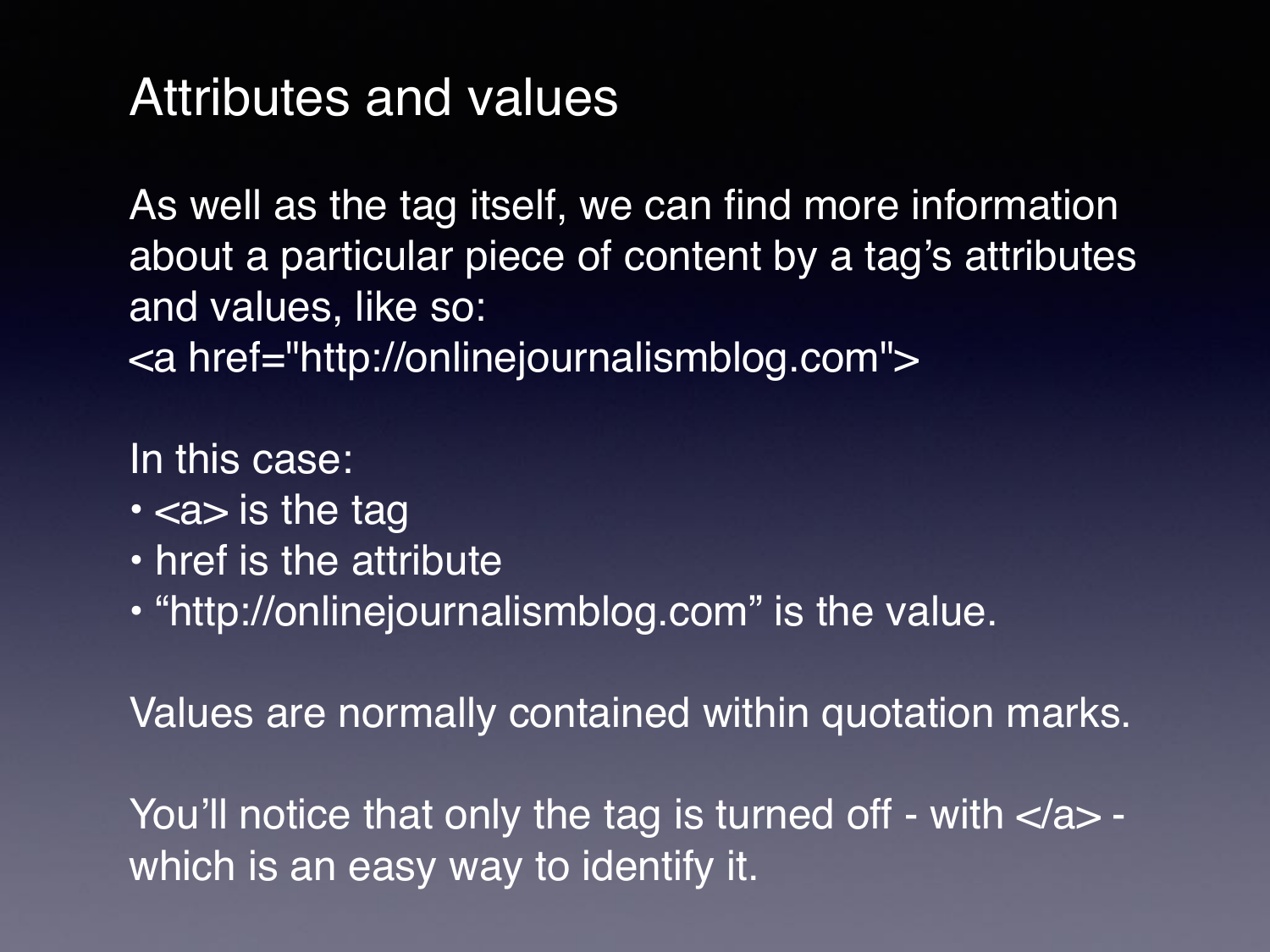Here's similar code for an image: <img src="http://onlinejournalismblog.com/logo.png" />

The <img> tag tells us this is an image, but where does it come from?

The src attribute directs us to the source, and the 'value' of that source is "http://onlinejournalismblog.com/logo.png".

<img is one of the few tags which are opened and closed within the same tag: the slash at the end of the image code above closes it, so you don't need a second </img> tag.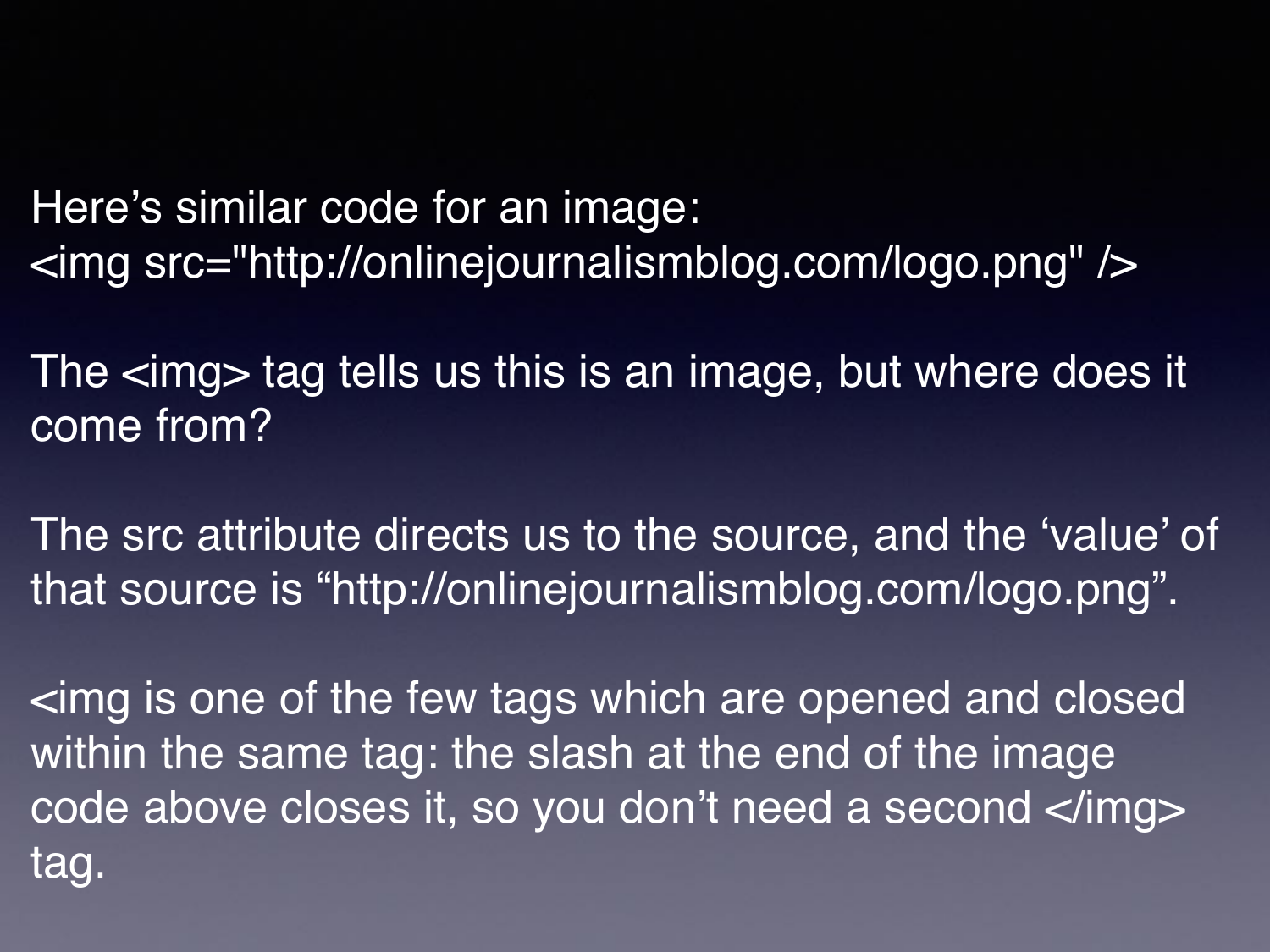Other examples include the line break tag, <br /  $>$  and the horizontal rule tag  $\langle$ hr / $>$ )

A single tag can have multiple attributes and values. An image, for example, is likely to not only have a source, but also a title, alternative description ("alt") and other values, like so:

<img src="http://onlinejournalismblog.com/ logo.png" alt="OJB logo" title="Site logo" />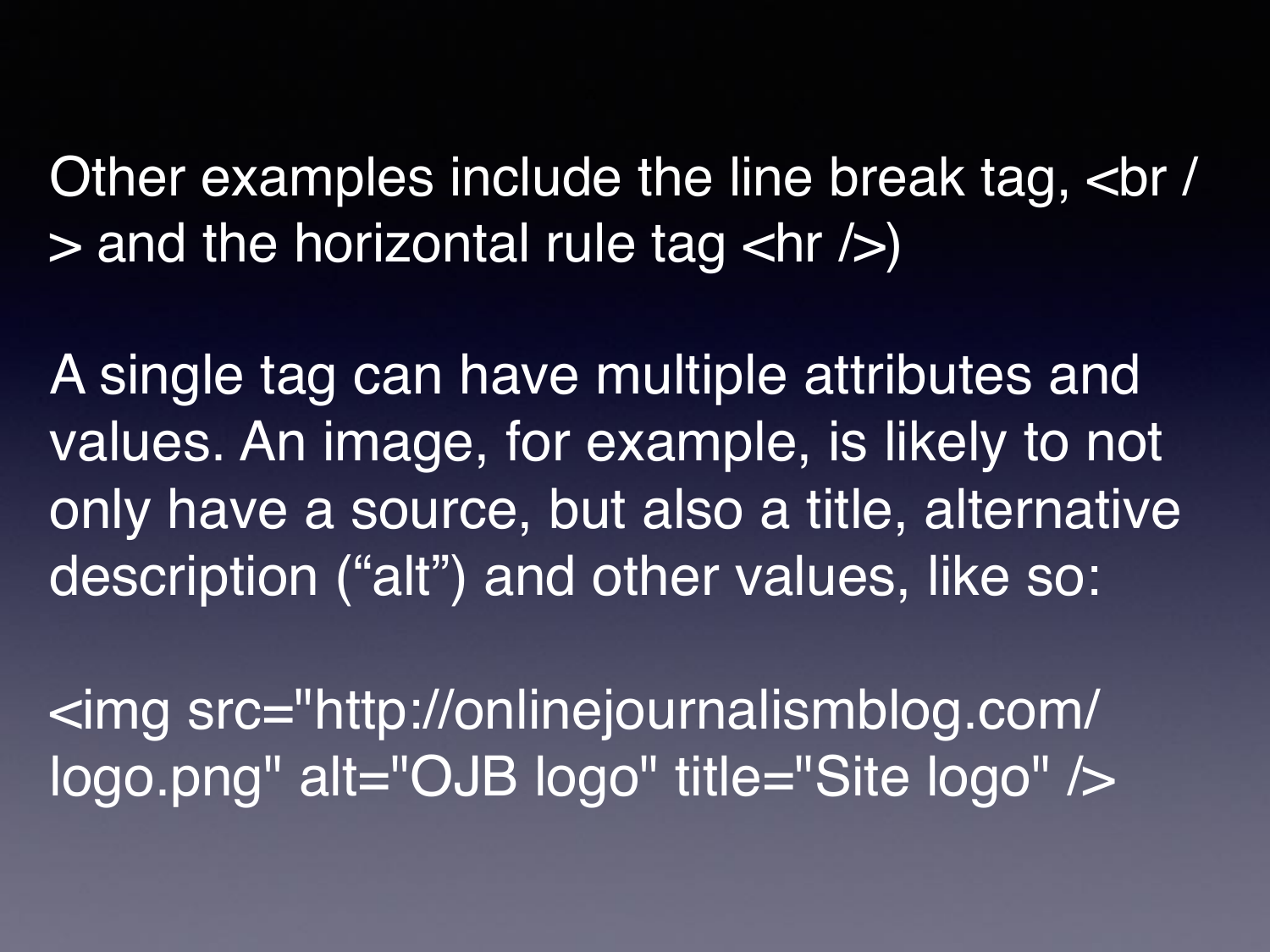#### Classifying sections of content: div, span, classes and ids

The use of attributes and values is particularly important when it comes to the use of the  $\langle$  div $\rangle$ tag to divide content into different sections and the 'id=' and 'class='attributes to classify them.

These sections are often what we want to scrape.

The home page at https://www.cbs.com/allaccess/live-tv/, for example, uses the following HTML tags to separate different types of content.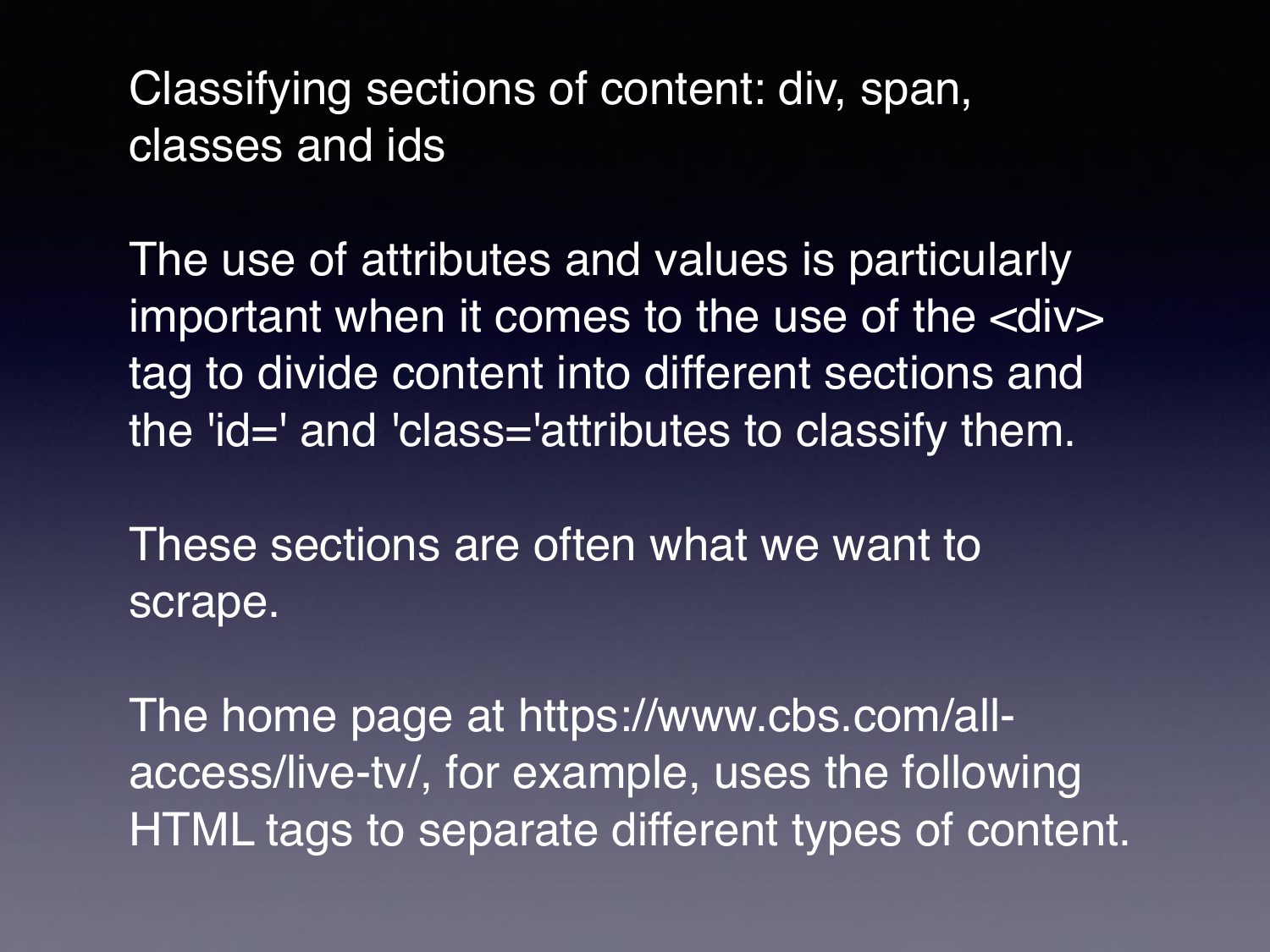To see these right-click on the page and View Source, then search for "<div" or another tag or attribute

<div id="IEroot"> <div class="promos-header"> <div id="centeredPlayerWrapper"> <div id="cbs-page"> <div id="forgotPasswordView"> <div class="messageContainer">

... in fact, there are around 150 different <div>tags on that single page, which makes the class and id attributes particularly useful, as they help us identify the specific piece of content we want to scrape.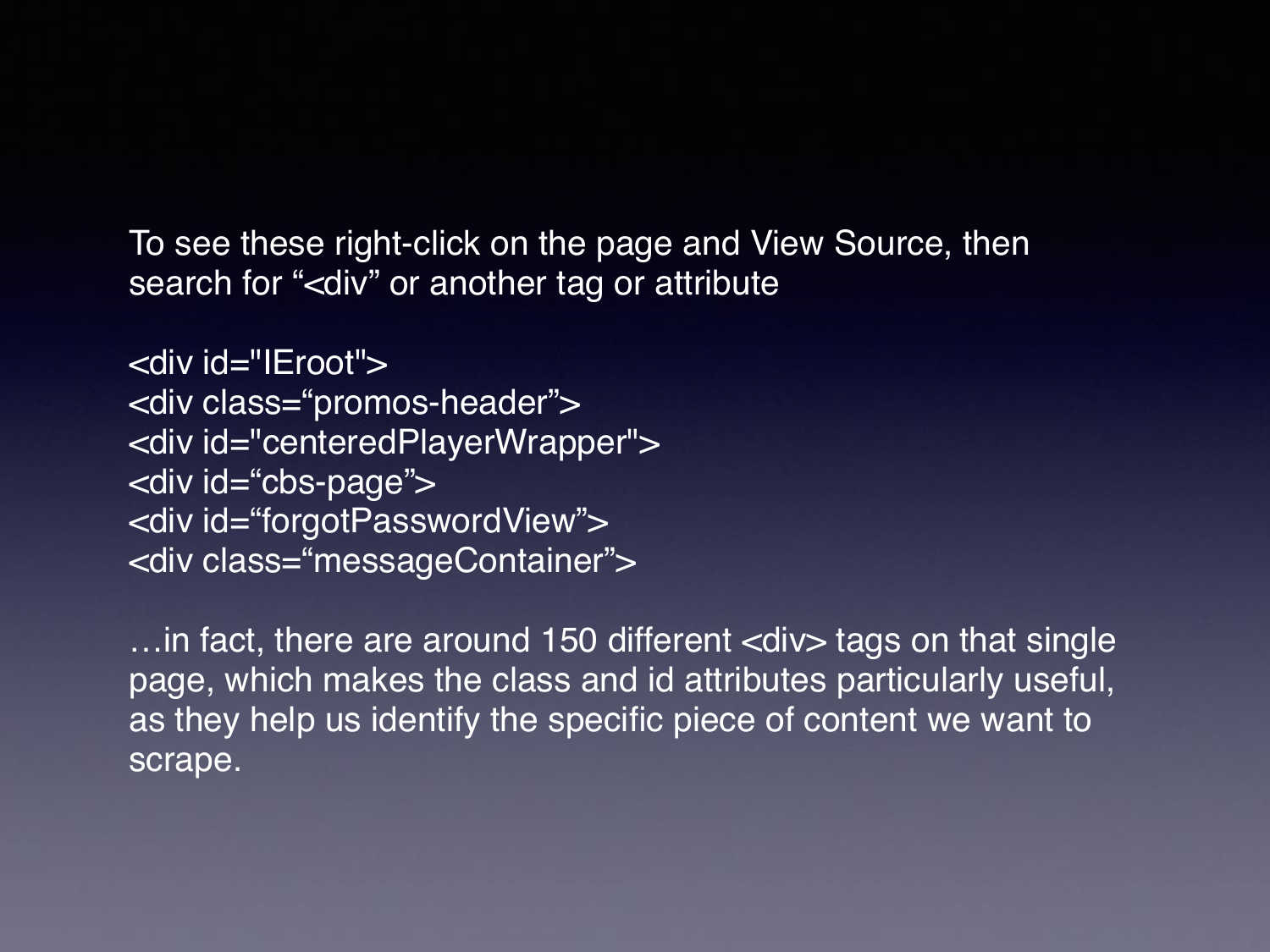And class and id attributes are not just used for <div> tags -

<li class="first"> <ul class="recruiterDetails"> <span class="buttonAlt"> <form class="contrastBg block box-innerSmall" <label class="hideme" <li id="job10598" class="regular"> <p class="apply"> <strong class="active"> <a class="page"

If data we want to scrape is contained in one of these tags on a page, it makes it much easier to specify.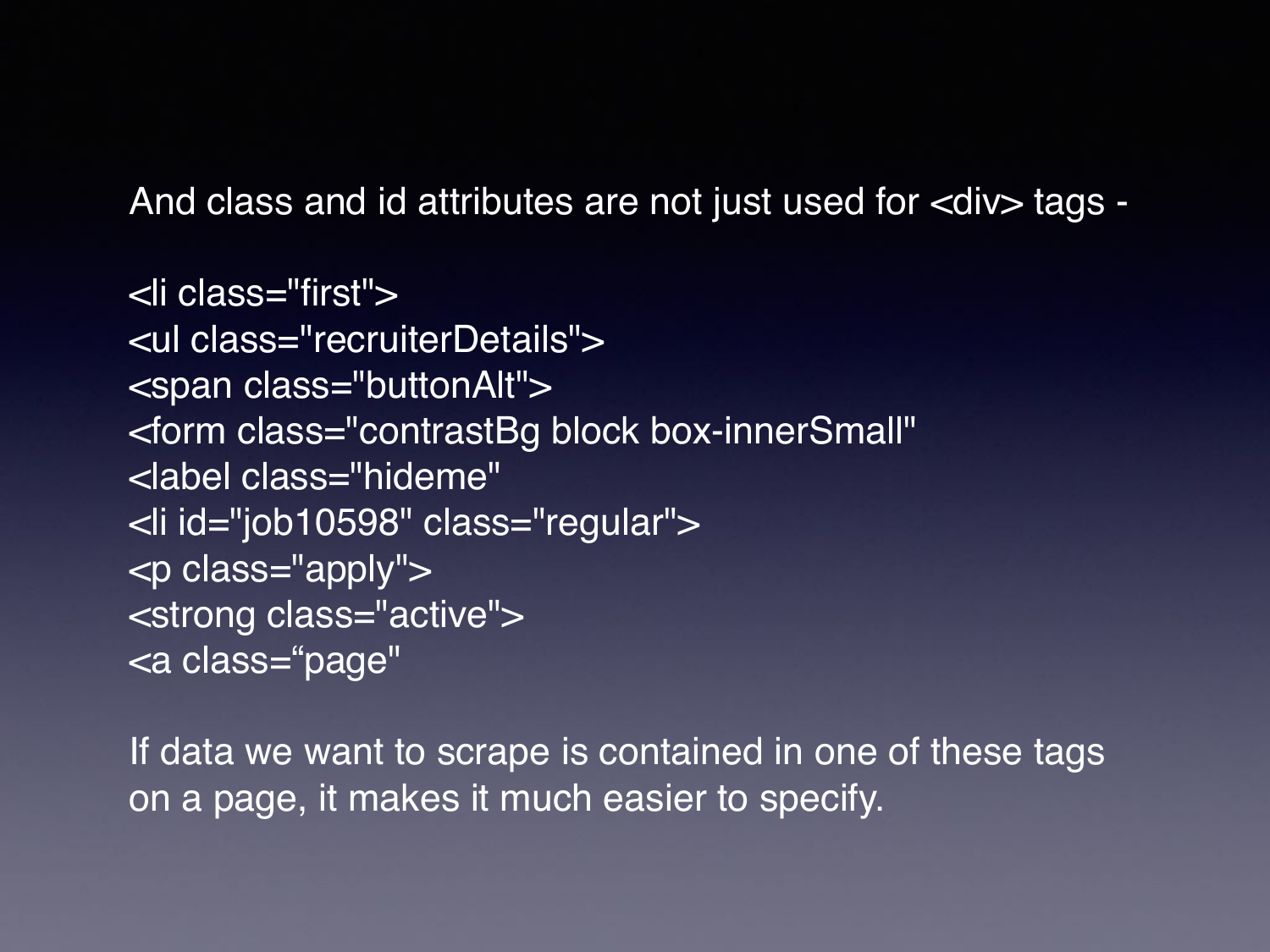Back to Scraper #3— Scraping a <div> in an HTML webpage

Let's re-examine the elements in the query of our importXML scraper:

=importXML("https://www.cbs.com/all-access/live-tv/", "//div[@class='messageContainer']")

You can see that it contains the words 'div' and 'class'.

And, spotting that, you might also search the HTML of that page for 'messageContainer' (try it). If you did, you would find this: <div class="messageContainer">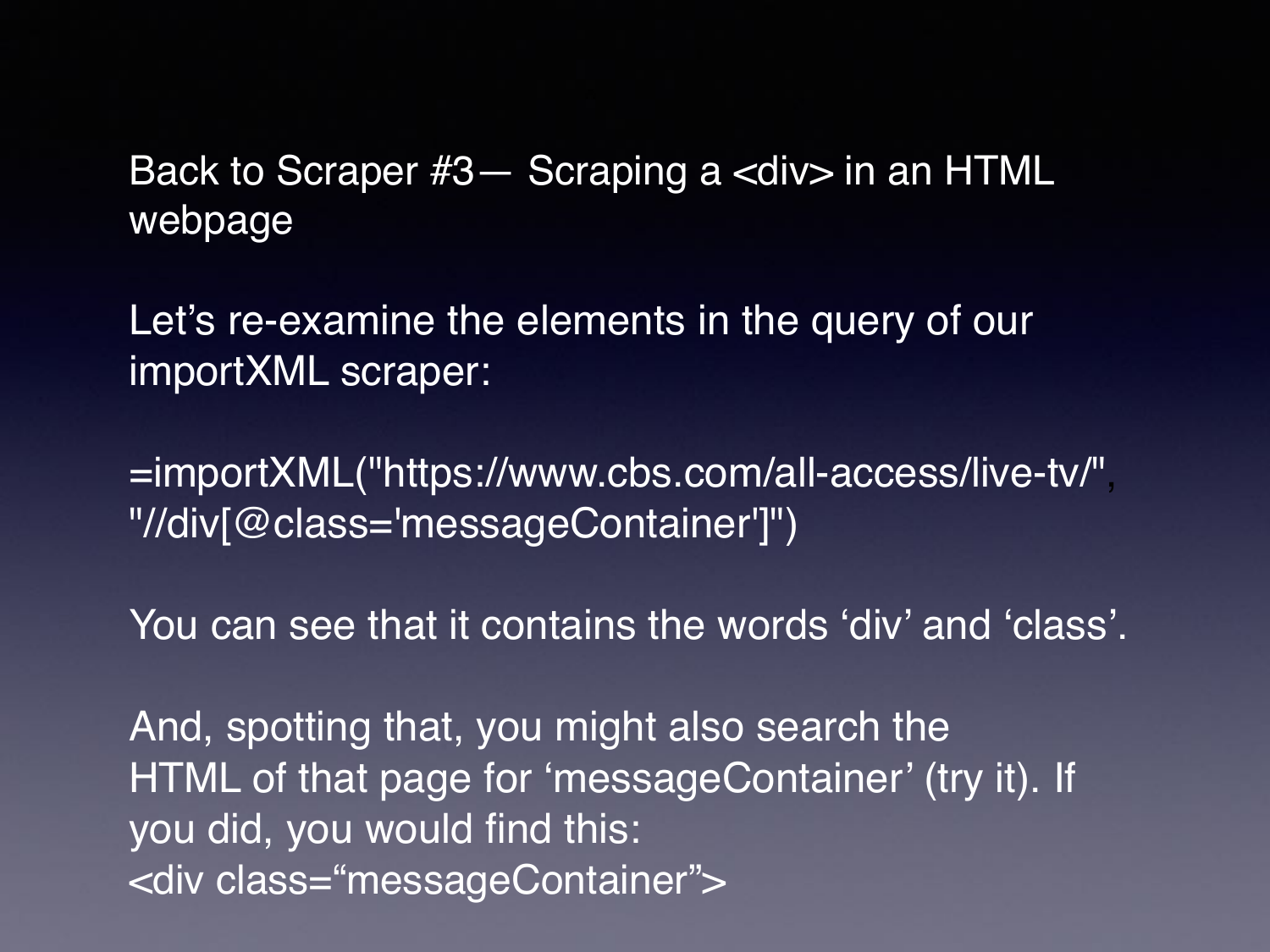This is the tag containing the content that the formula scrapes (until you get to the next  $\langle$ div $>$  tag).

And once you know that, you can customize the scraper to scrape the contents of any div class without needing to understand the slashes, brackets and @ signs that surround it.

This is often how coding operates: you find a piece of code that already works, and adapt it to your own needs. As you become more ambitious, or hit problems, you try to find out solutions - but it's a process of trial and error rather than necessarily trying to learn everything you might need to know, all at once.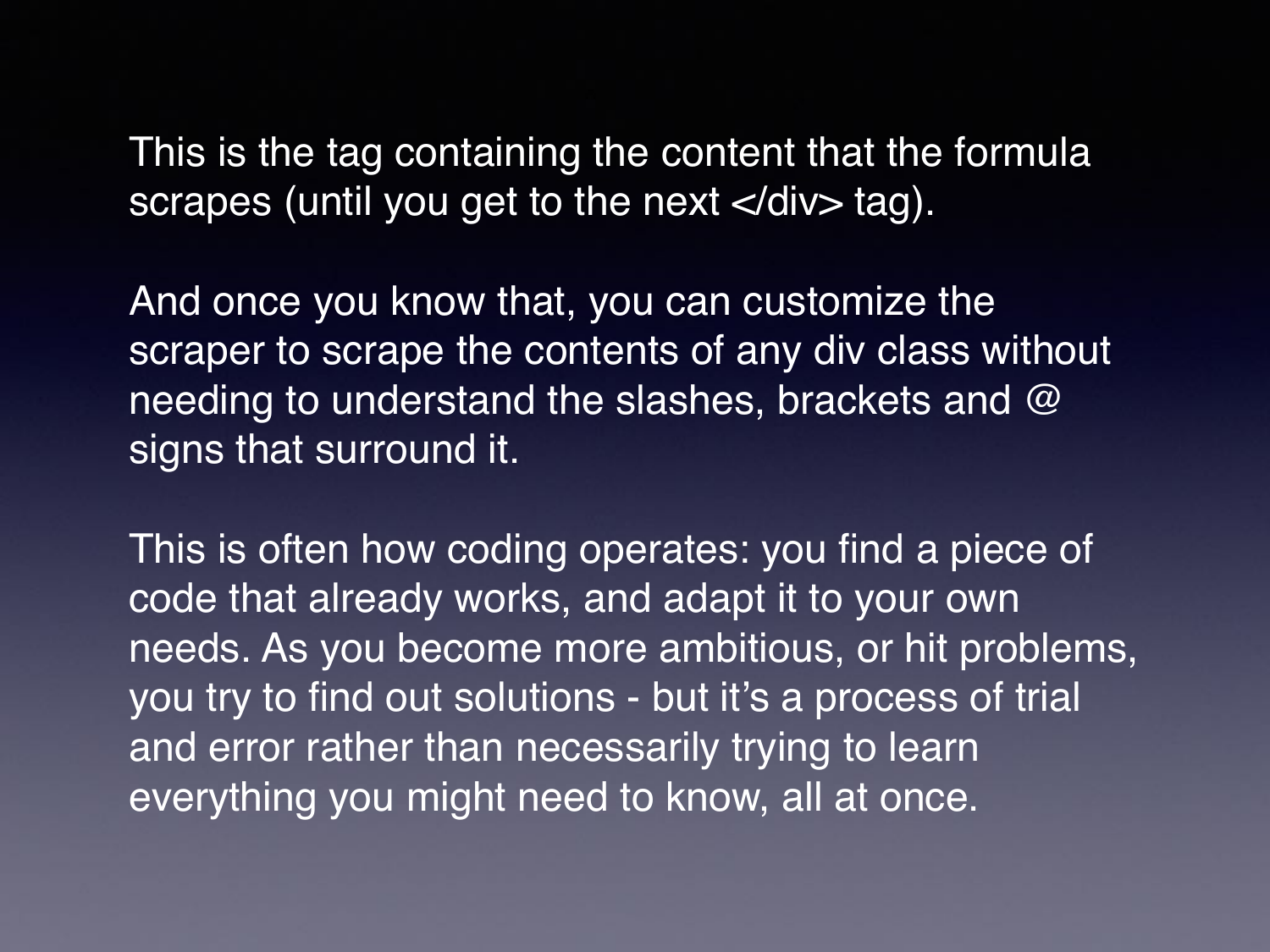So, how can we adapt this code? Here it is again

=importXML("https://www.cbs.com/all-access/live-tv/", "// div[@class='messageContainer']")

- look for the key words div, class and messageContainer:

Now try to guess how you would change that code to scrape the contents of this tag: <div class="showList"> The answer is that we just need to change the 'messageContainer' bit of the importXML scraper to reflect the different div class, like so: =importXML("https://www.cbs.com/all-access/live-tv/", "// div[@class='showList']")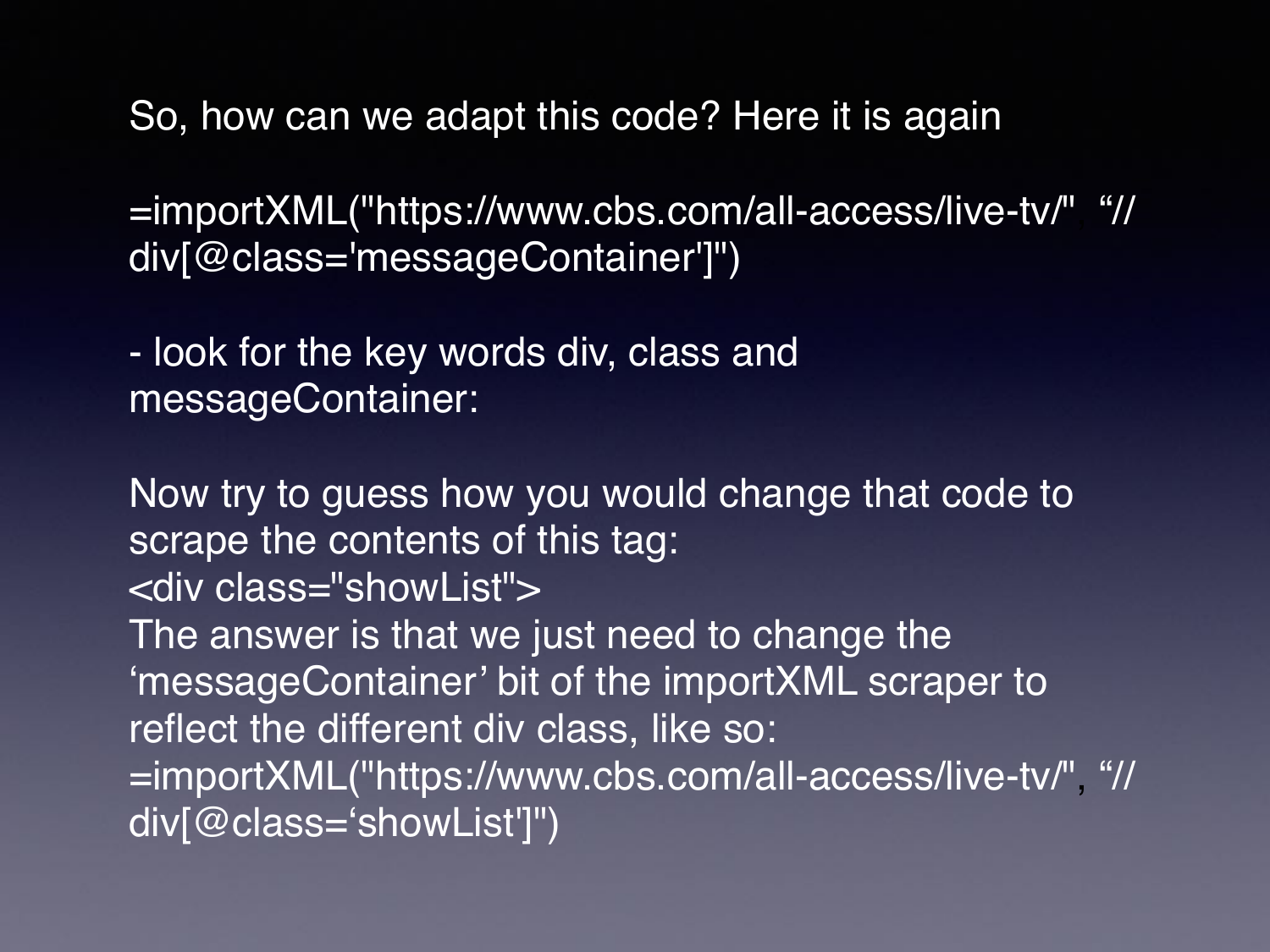You can further adapt the scraper by using 'id' instead of 'class' if that's what your HTML uses, and replacing div with whatever tag contains the information you want to scrape.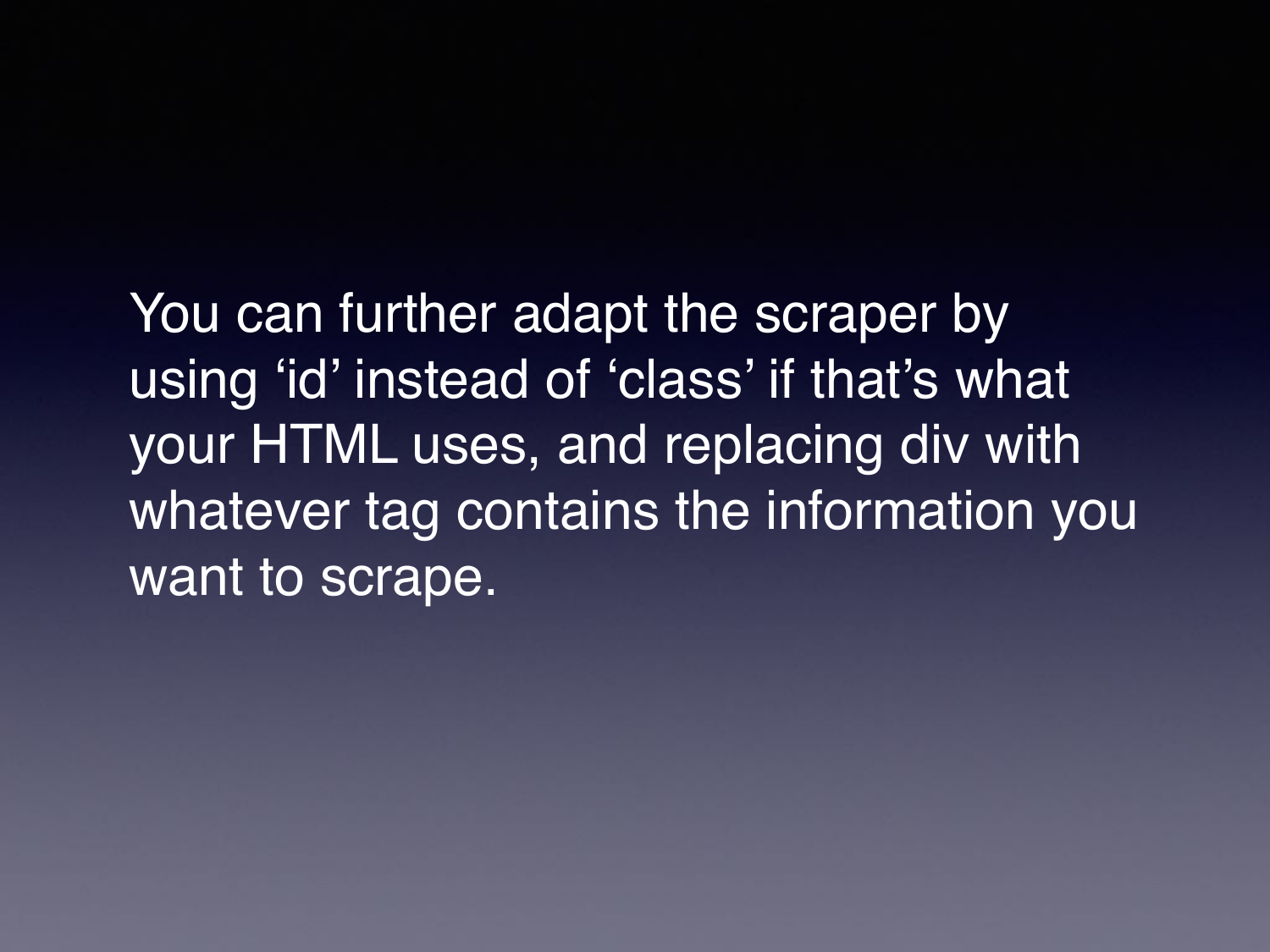#### Data scraping tools

https://dataviz.tools/category/datascraping/https://dataviz.tools/category/ data-scraping/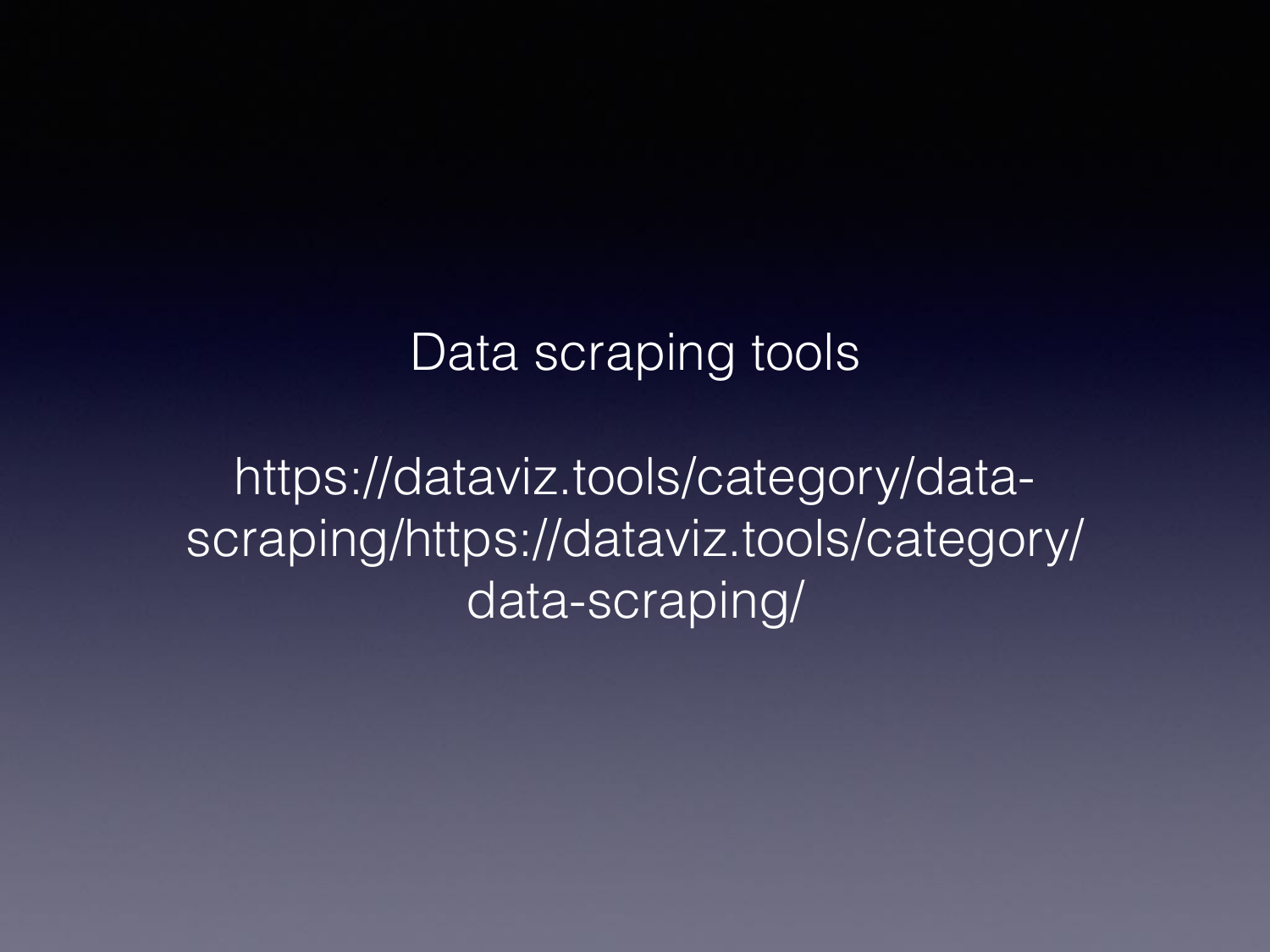#### Data Cleaning in Open Refine

#### https://github.com/OpenRefine/OpenRefine/ releases/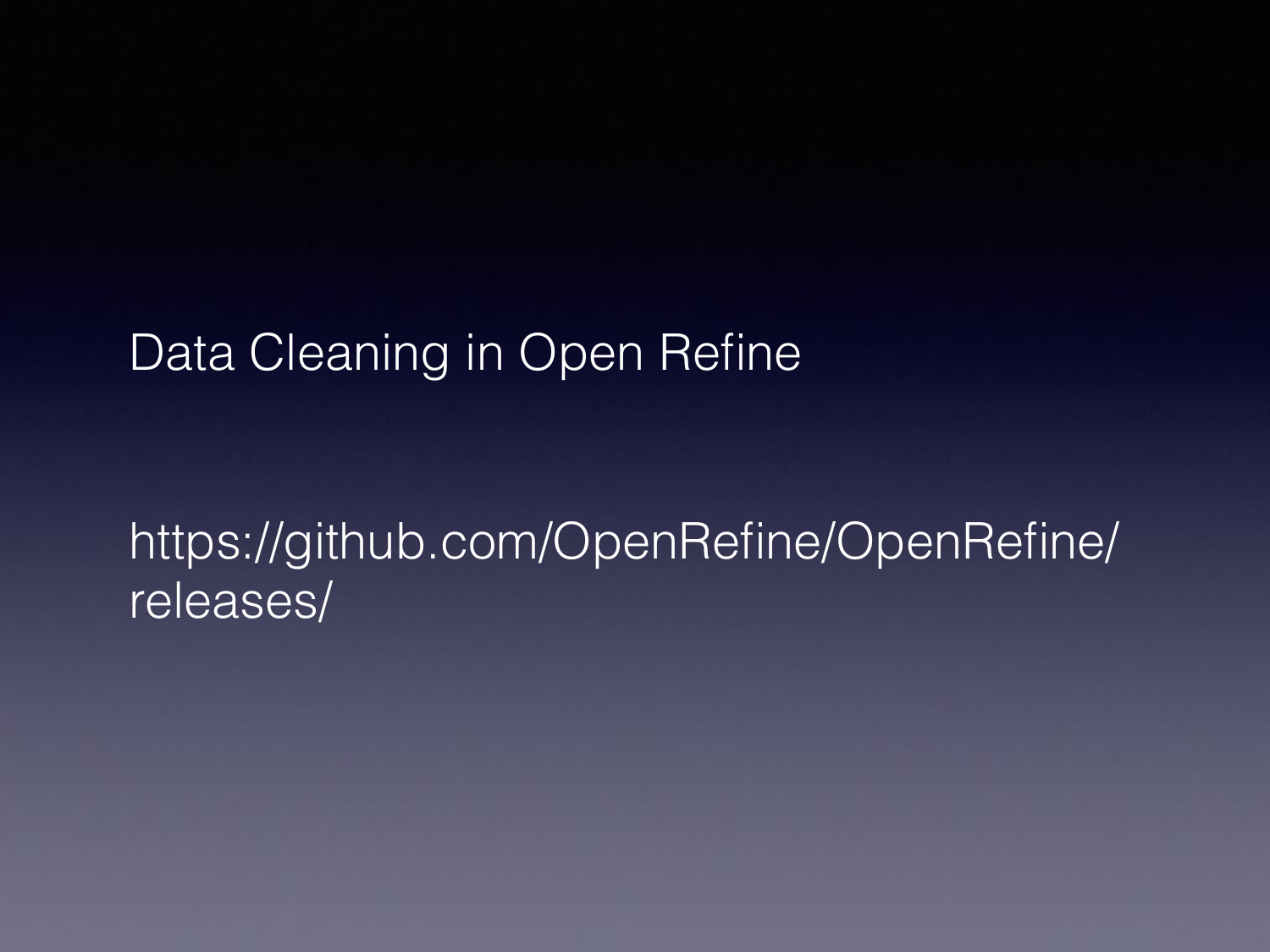http://miriamposner.com/classes/ dh101f17/tutorials-guides/datamanipulation/get-started-withopenrefine/